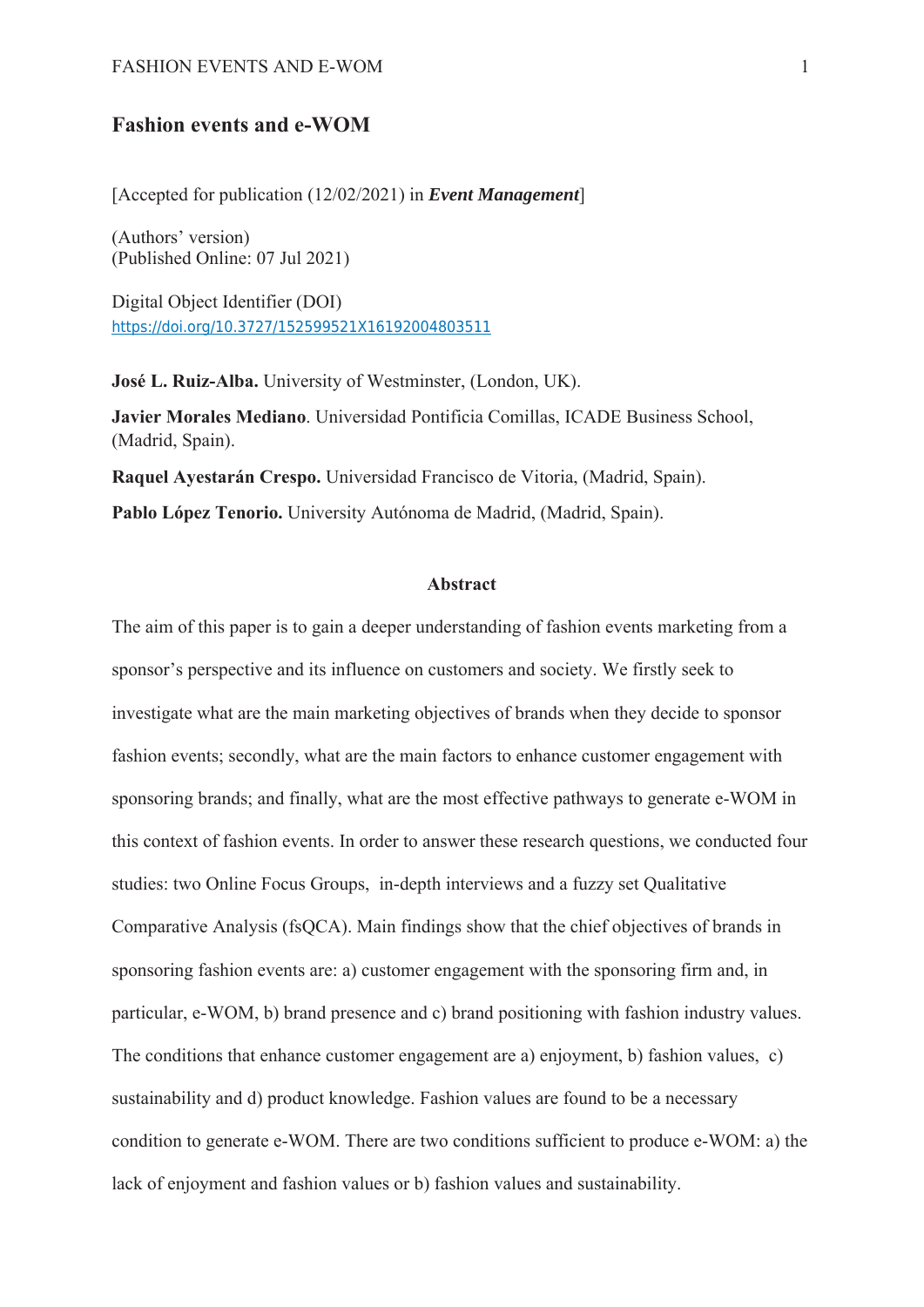**Keywords**: fashion event marketing; social media; sponsors; e-WOM; customer

engagement; fsQCA.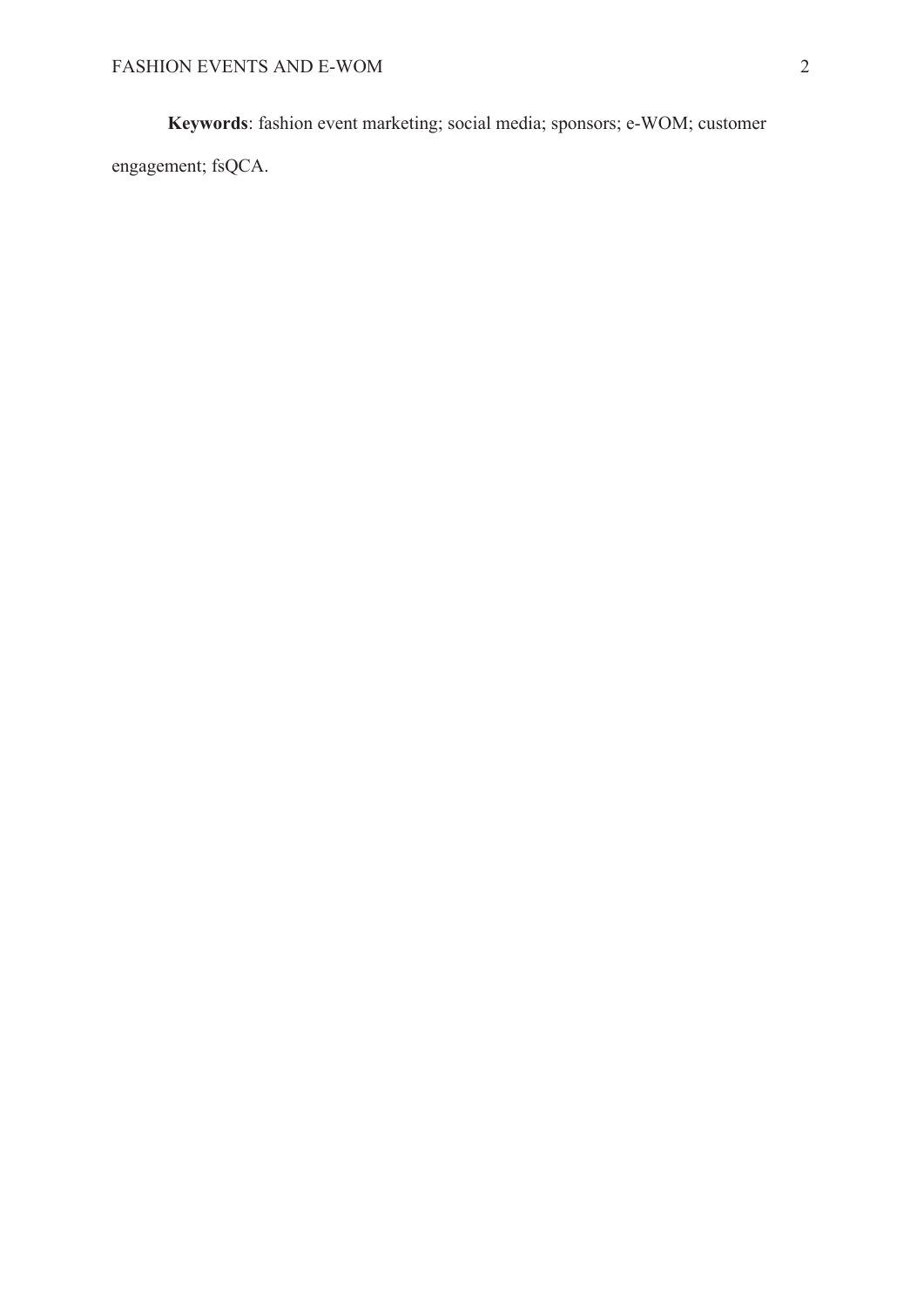#### **Fashion Events And E-WOM**

### **Introduction**

Fashion events have a relevant economic impact on different sectors, but also a huge influence on individuals and in society. Most fashion events serve as a platform or showcase of the fashion industry in new markets. The role of fashion events is crucial in a context in which the whole fashion industry is suffering a decline in most regions of the world and in most value segments, except in the two extremes: luxury and discount (McKinsey, 2020). One of the main traits of the fashion industry is the regular organisation of multibrand events such as fashion weeks (Geissinger & Laurell, 2020), which are becoming more transparent and open due to the impact of social media (Mohr, 2013).

Each fashion event has many stakeholders involved: organisers, brand designers, celebrity endorsers, general public, public attending the event and public digitally attending the event, amongst others. This study will focus on a specific stakeholder: the sponsors of fashion events. This is due to the importance of sponsors as, without them, most fashion events could not take place and the second reason is because there is a lack of research about the motivations of sponsors when they decide to sponsor fashion events and also about the assessment of how they are achieving their marketing objectives. Geissinger and Laurell (2020) recently found that fashion weeks created increased engagement with fashion in general and focused engagement on participating brands in particular, but there is still a relevant gap regarding the engagement with the sponsoring brands of fashion events.

The role of marketing is crucial from a sponsor's perspective and, as such, we will investigate how to gain customer attention and engagement. This becomes more important in a context where there is a shift towards experience over exchange and trade shows, where showrooms are becoming less important for the fashion industry (McKinsey, 2020) and there is a trend to move towards an omnichannel approach.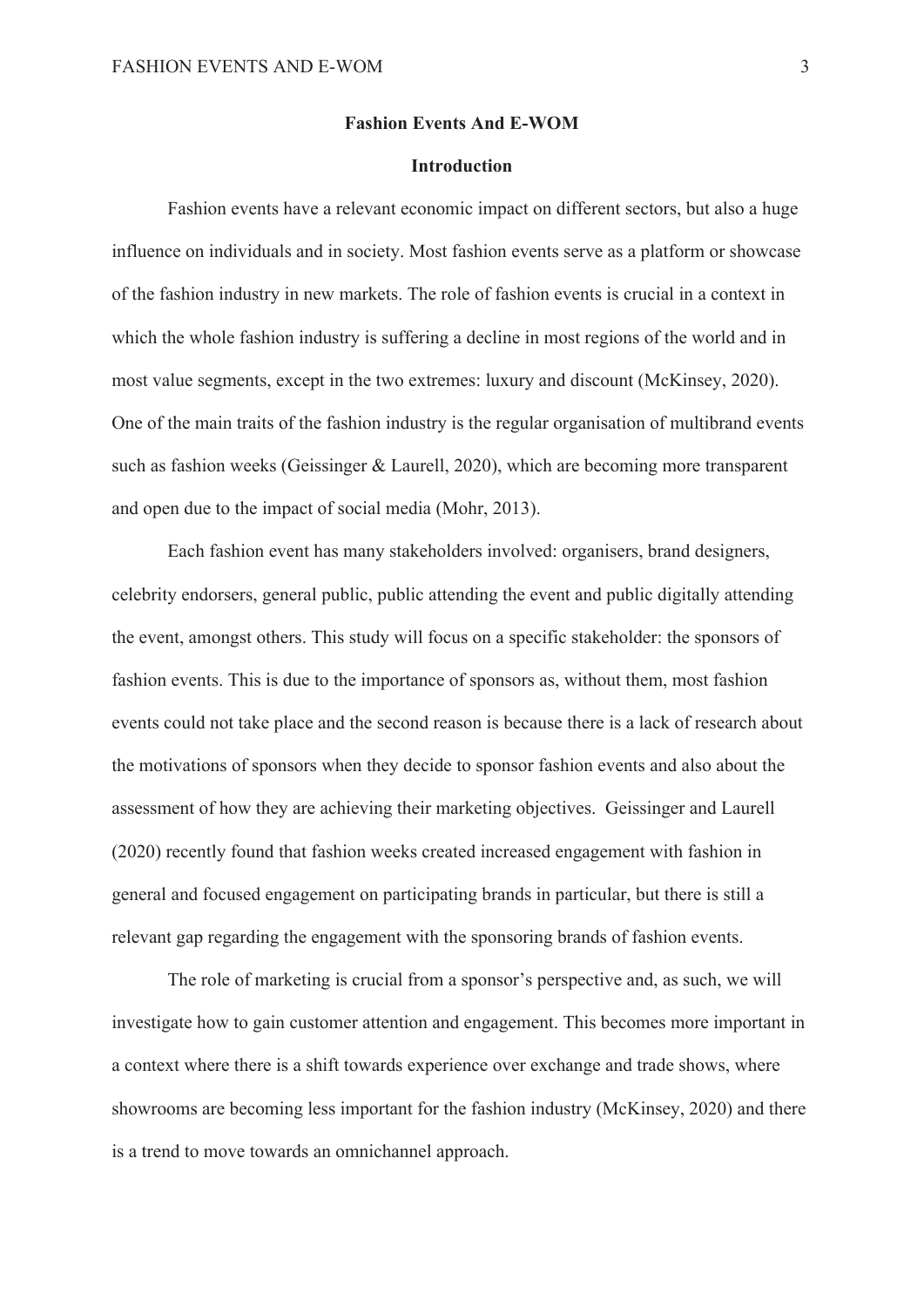The most important fashion events in the world take place in New York, London, Paris, Berlin, Milan, Madrid, Los Angeles, Shanghai, etc. However, these events are only made possible thanks to the involvement of sponsoring brands. A good example of a successful engagement of fashion event organisers with sponsoring brands is Madrid. Mercedes Fashion Week in Madrid (MFWM) can help us to illustrate the crucial role of sponsoring brands in fashion events. In the last edition of MFWM, 18 brands sponsored the event: Mercedes-Benz, L'Oréal Paris and Inditex, as principal sponsors, and Samsung, Dyson and Iberia amongst others. The involvement of sponsoring brands made it possible for around 100 designers and fashion brands to participate; each designer spends between €40,000 and €270,000 on their "catwalks" (ACME, 2020). The last edition of MFWM -January 2020- had more than 1,000 accredited press professionals, more than 55,000 visitors to the premises, 220,000 users of the organisation' website and more than 50,000 users and 350,000 social media followers (IFEMA, 2020).

Although technically they are not considered in most cases as direct sponsors, it is important to note that some regional and local governments also offer grants to young designers to support new talent and to help them to get international exposure thanks to the visibility offered by a fashion event.

Due to COVID-19, the digital presence of this fashion event will be enhanced with a hybrid format through a new digital platform and this opens up new opportunities for sponsors to enhance their digital presence and customer engagement. Barcelona Fashion Week has a relevant impact in the sector and is shifting quickly to digital environments. South America is gaining interest for the fashion industry and fashion events are gaining momentum. For instance, Bogotá Fashion Week is a very important fashion event in Colombia, as the fashion industry generates 17% of the manufacturing sector. Every year,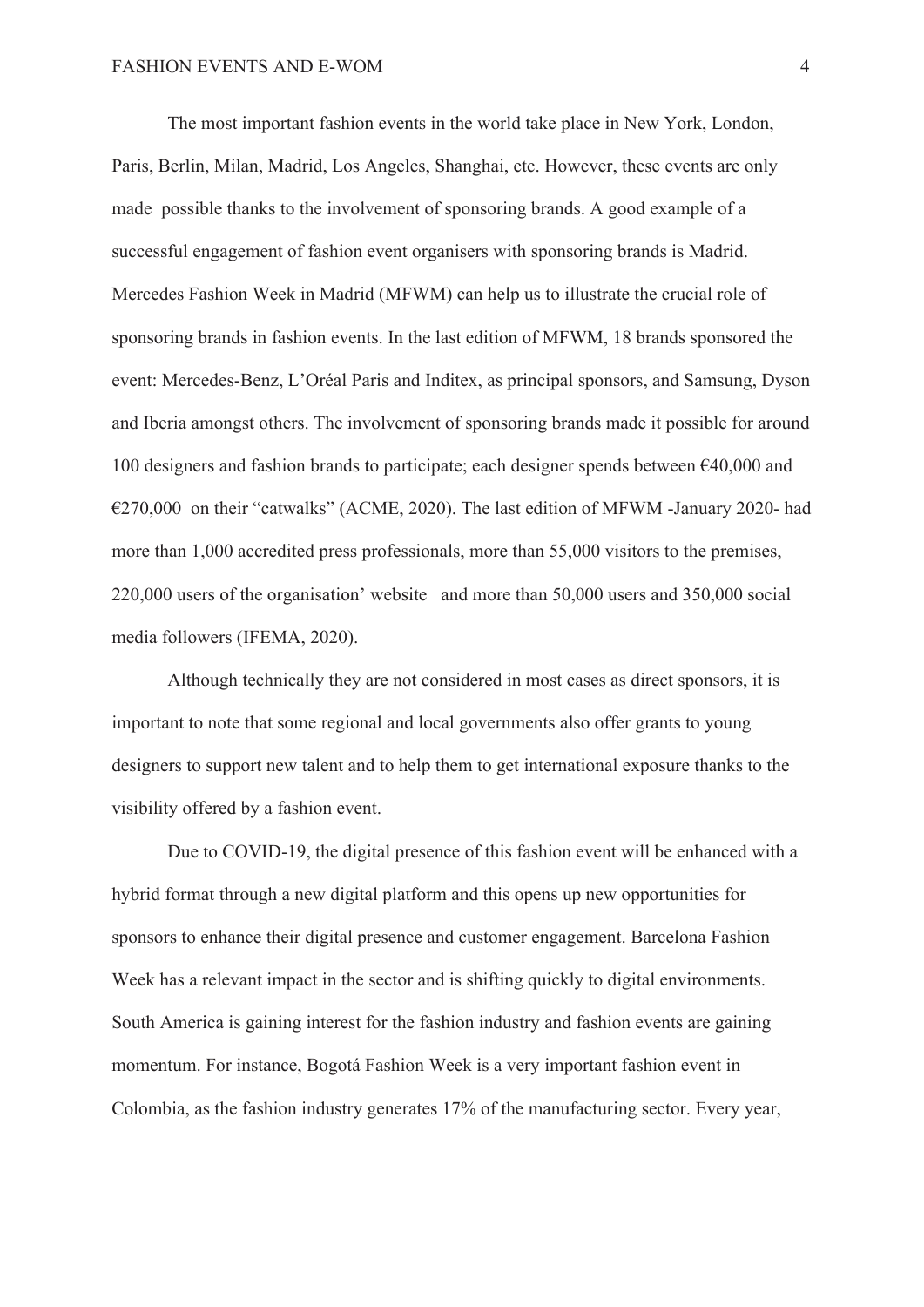this fashion event gathers around 150 fashion brands and has more than 20 sponsors (Bogotá Fashion Week, 2020).

It is important to understand the new and changing role of fashion events. In fact, during many years sponsoring firms have been mainly focused on two aspects: their brand reputation and the impact of their presence in the event on the image of the company (Gwinner, 1997). However, this has changed as firms are interested also in facilitating customer engagement, but this received limited attention from researchers even though fashion events have a high influence in gaining customer engagement with the sponsoring brands of the events. Major trade shows are rethinking their purpose and focusing more on the attendee experience (McKinsey, 2020). For instance, Pure London, a fashion show that attracts 17,000 visitors, has decided to give more prominence to sustainability initiatives.

Mair and Witford (2013) conducted a thorough study about event research and, although they contributed with very interesting findings, branding and sponsoring of events was not present in the research agenda about events. There is a relevant gap in the discipline that requires attention from researchers. Consumers' expectations are continually changing and it is worth investigating how events are shaping those expectations and their attitude towards brands and behaviour in social media.

To the best of our knowledge, no previous studies have openly sought new outcomes of sponsoring activities other than sports. In particular, we found of high interest the work of Brambilla et al. (2017) who discovered the importance of social media in the propagation of fashion events through different audiences. Their study opened a promising research avenue, which is the study of consumers' outcomes due to fashion events sponsoring (other than sports) in relation to the use of social media. Two key outcomes from consumers expressed through social media are e-WOM and customer engagement (Choi et al., 2017). In that sense, sponsoring brands in their efforts to attract new customers try to enhance customer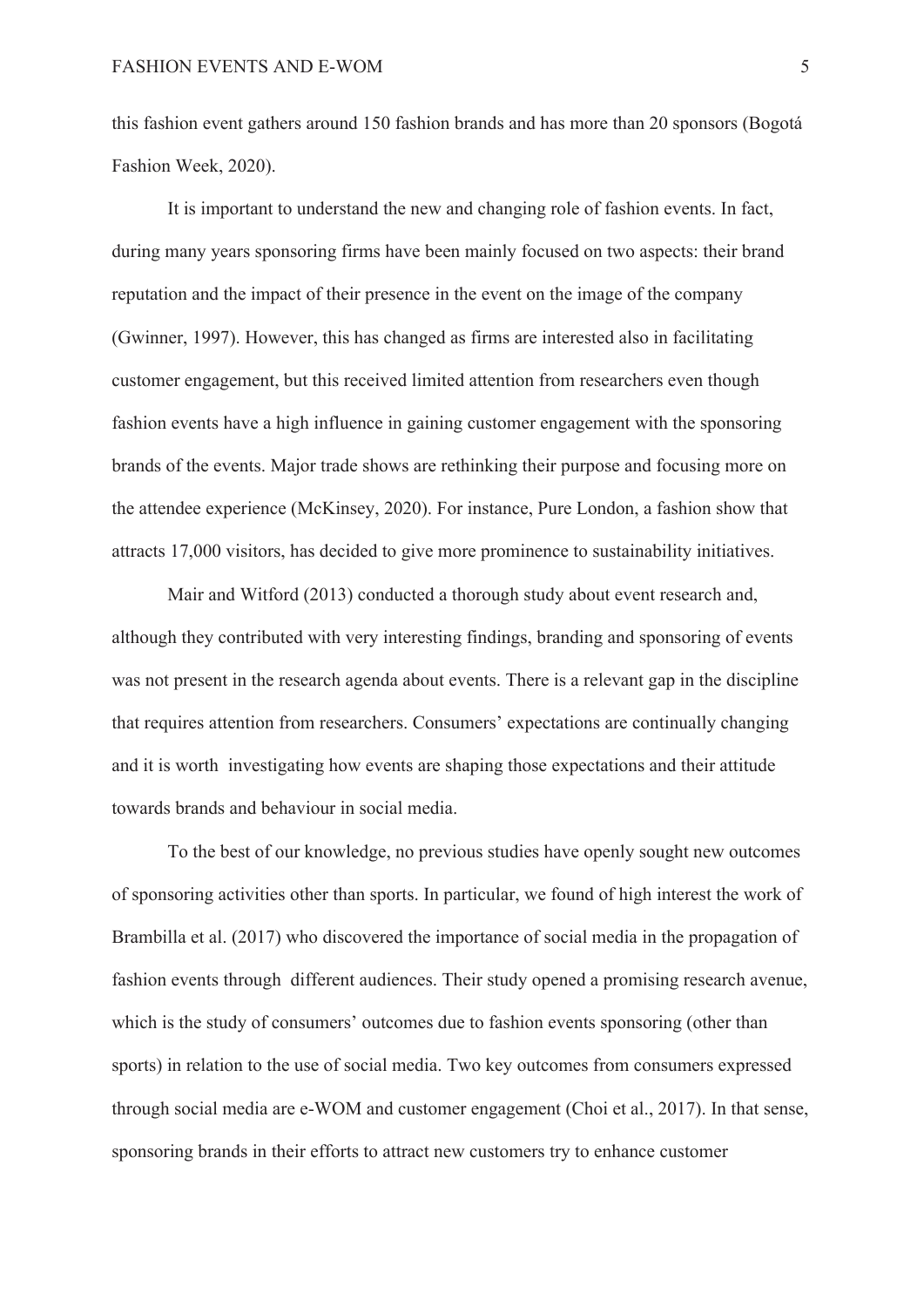engagement (Wang & Fesenmaier, 2004) that has a behavioural approach (Verhoef et al., 2010) further than just purchasing.

This investigation is guided by three research questions. Firstly, regarding the role of sponsoring brands of fashion events, we propose RQ1, a): What are the main marketing goals of sponsors of fashion events? And RQ1, b): When a brand decides to sponsor a fashion event, what are the main fashion values that the sponsor seeks to be associated with (positioning)? This research question was addressed with the participation of six experts in an Online Focus Group (OFG1) using Padlet.

In relation to customer engagement and e-WOM, we propose RQ2, a): What are the main variables to enhance customer engagement through sponsorship of fashion events? And RQ2, b): What are the main antecedents for e-WOM through sponsorship of fashion events? This research question was addressed with the participation of seven experts in a second Online Focus Group (OFG2) using Google Groups.

Once the main antecedents of e-WOM were identified, we wanted to deal with the causal complexity of the conditions and configurations of conditions; therefore, we proposed RQ3: What are the pathways of conditions that lead to e-WOM? In order to answer this question, we conducted a fuzzy set Qualitative Comparative Analysis (fsQCA). This research question was investigated using in-depth interviews with 22 participants followed by a calibration of responses and the subsequent fuzzy set Qualitative Comparative Analysis using fsQCA software (Ragin, 2000).

#### **Literature Review**

#### **Fashion Events Marketing**

The study of events has been of research interest for a few decades (Cudny & Rouba, 2012). There are numerous event classifications in the literature (Getz, 2005; Jago & Shaw,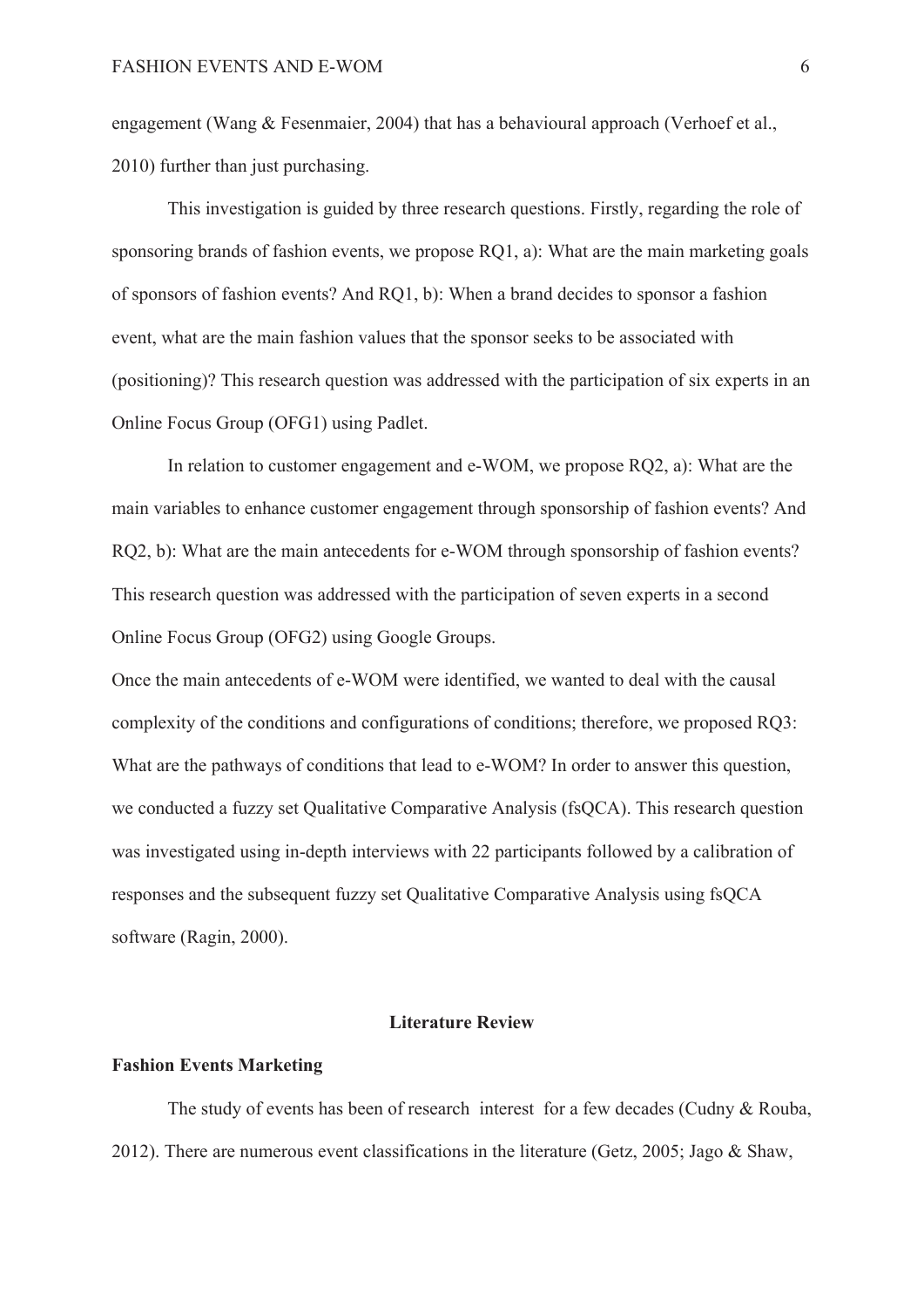1998). According to Cudny and Rouba (2012), fashion events are periodic hallmark events (Getz, 2005) in the group of trade events (Getz, 2008). These are a particular type of event that originated at the end of the XIX century and for an elite of society of the time (Rocamora, 2017). However, nowadays, fashion events are no longer for an industry-related audience, but for the general public. They have transformed into authentic public entertainment shows that call the attention of both types of audience (Rocamora, 2017).

On the one hand, fashion events are a type of touristic attraction claimed by either top tier cities like New York or London or smaller cities like Melbourne or Belgrade (Demirović & Pivac, 2013; Webster, 2104). Fashion events are, in many cases, not only an initiative of the industry, but also of local governments to drive the place branding of the city hosting the event (Sachuk & Corrêa, 2007).

On the other hand, precisely due to the attention that fashion events are able to attract, they have become an essential marketing tool for fashion and luxury companies (Shand, 2014). This includes both types of companies: purely clothing companies that use fashion events to present their new collections and try to attract more customers (Mohr, 2013), and other related companies that, by means of sponsoring fashion events, try to cover many marketing activities, such as brand building, launching of new products or improvement of their social media presence (Chaturvedi, 2011; Mohr, 2013).

#### **Sponsorship of events**

Sponsorship of events has been an essential communication tool for companies in the recent history of marketing (Grohs, 2001; Javalgi at al. 1994). Initially, the interest of companies engaged in sponsoring activities was solely concerned with influencing the image of their brands by effectively appearing as the sponsor of the event (Gwinner, 1997). This influence occurs because of the connection made by the audience between the sponsor and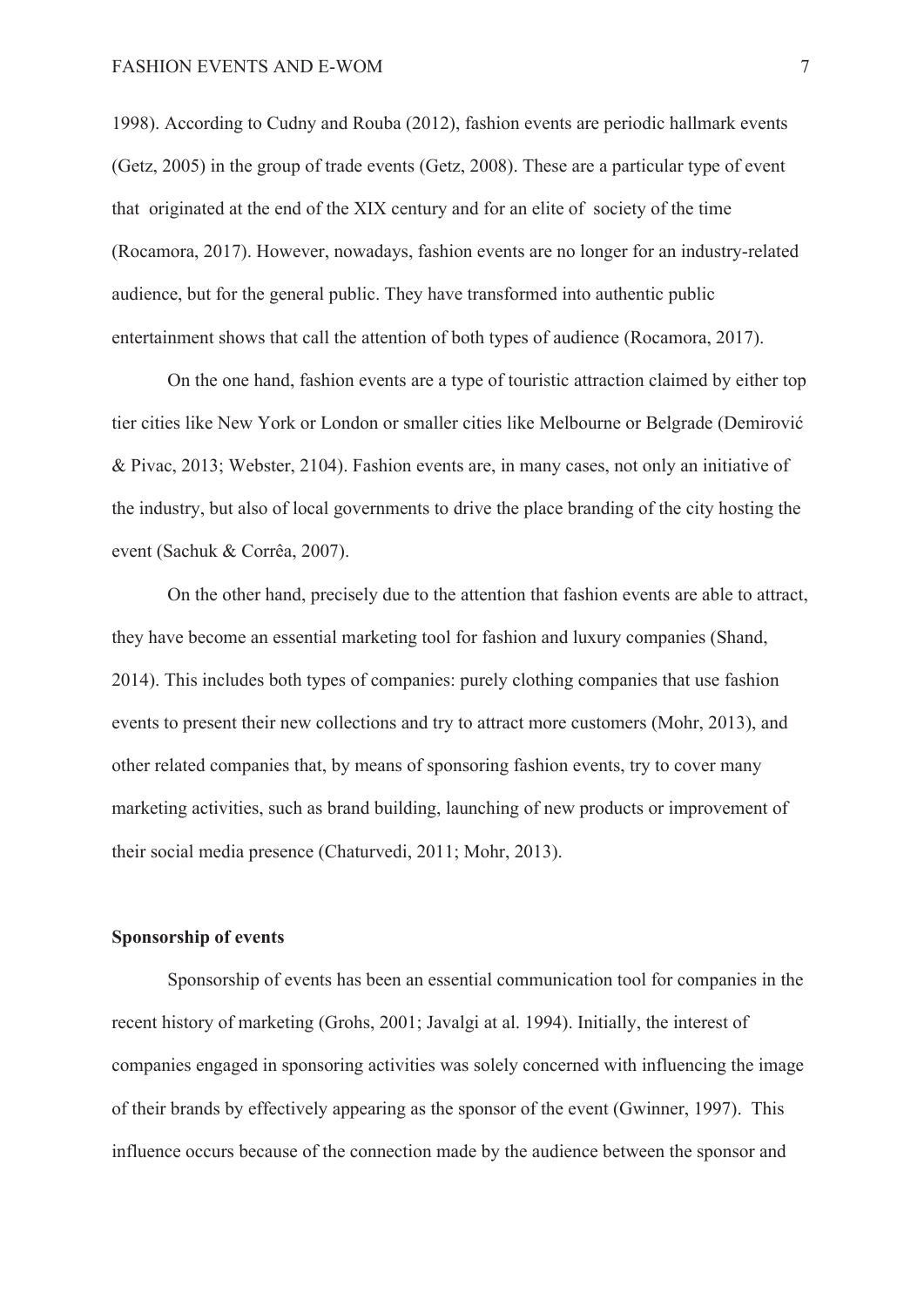the brand. According to Bruhn and Holzer (2015), this connection is known by several terms, such as fit, link, congruence, or similarity. Gwinner (1997) stated that the image transfer can be functional based, when the product is used during the event, or image based. Additionally, Abreu and Arcodia (2013) worked on differentiating the level of image transfer between those attending the event and those watching the event on television.

Several authors have worked on proving the importance of this fit (e.g. Bruhn & Holzer, 2015); however, limited studies have delved into the impact that the brand-event link, in particular, and the sponsoring activity, in general, can generate in the consumer attitude and behaviour. Lee et al. (1998) attempted to identify the potential attitudes of consumers; however, amongst the three proposed constructs, only buying intention was behavioural in nature. Again, Ko, et al. (2017) further developed the model of the perceived connection. They described four dimensions of the connection sponsor-event: prominence, ubiquity, sincerity, and congruence, but mainly focused on the overall attitude of consumers towards sponsors. An exception to this lack of concretion is the study of Tsiotsou and Alexandris (2009) who researched and proved the positive impact of sponsoring activities on purchasing and recommending intentions. Nevertheless, their investigation was limited to the field of sporting events and fans, not the general public.

### **E-WOM and customer engagement**

Electronic word of mouth (e-WOM) comes from the concept of word of mouth (WOM), originally defined as "informal communications directed at other consumers about the ownership, usage, or characteristics of particular good and services or their sellers" (Westbrook, 1987, p. 261). In particular, e-WOM has been defined as "any positive or negative statement made by potential, actual or former customers about a product or company, which is made available to a multitude of people and institutions via Internet"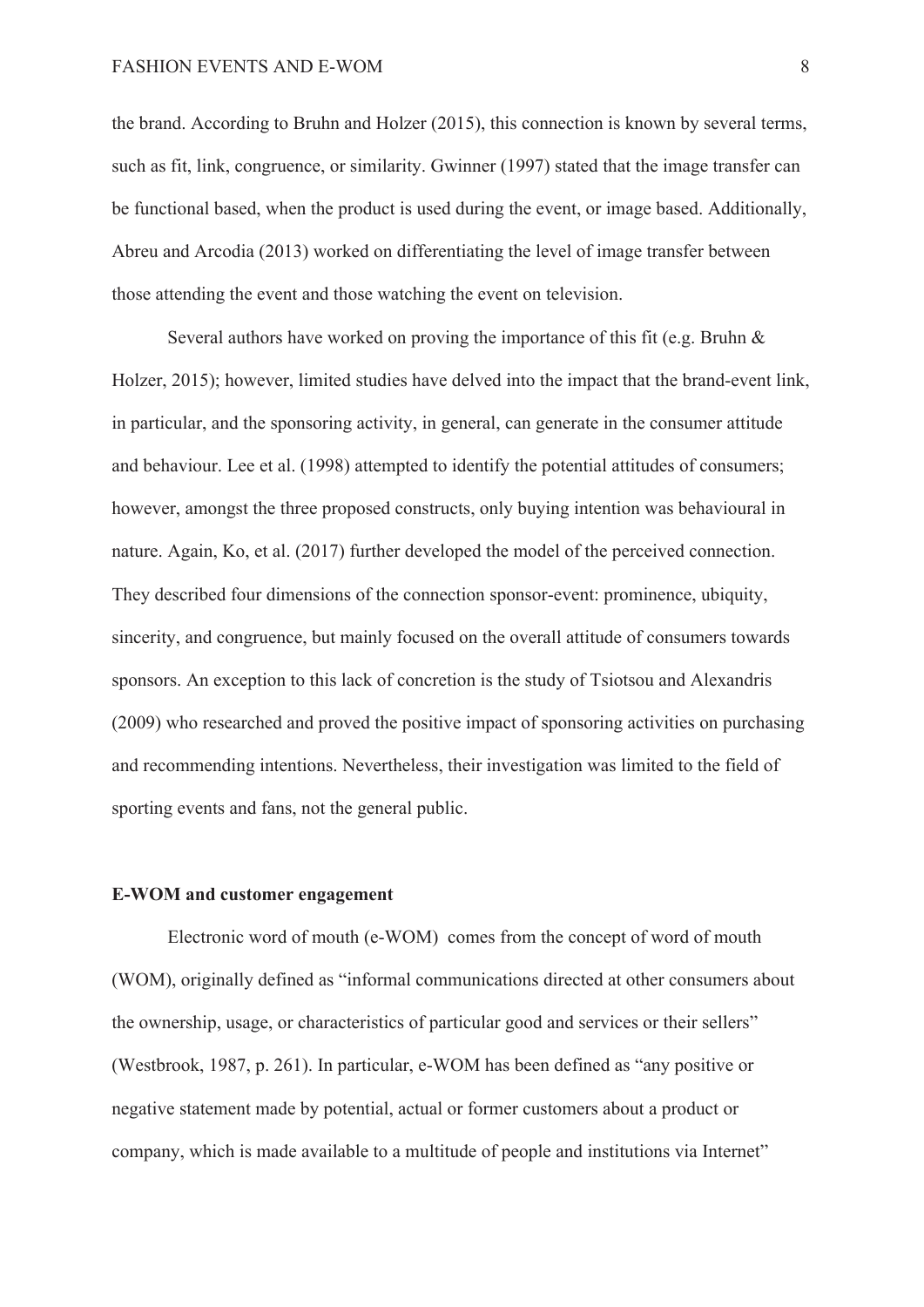(Hennig-Thurau et al. 2004, p.39). Recently, Vermeer et al. (2019), based on a sentiments perspective, classified three main types of e-WOM: positive, negative and neutral, but it can also be classified based on content analysis: are customers posting about their experience, about product attributes or other aspects related to the service or brand. According to Erkan and Elwalda (2018), the different characteristics of eWOM messages influence the consumer intention to engage with a brand.

Additionally, So et al. (2016) proved that the particular assessment of a consumption experience with a brand largely impacts the link between this experience and brand loyalty. However, it is not clear as regard the evaluation of service experience for the case of interaction with a sponsoring brand for which consumption has not yet happened, but there is evidence of customer engagement. These customer engagement behaviours should help sponsoring brands to attract future customers, as happens in other contexts (Wang & Fesenmaier, 2004). The conceptualisation of customer engagement has a clear behavioural component (Verhoef et al., 2010) that includes different elements that go beyond a purchase or consumption.

A very important element in customer engagement is related to recommendations, which incorporates not only the behavioural dimension, but also the cognitive and affective ones. In that sense, enthusiasm signifies a strong level of excitement regarding a type of engagement that can activate recommendation intentions and action. It has been shown that social relationships play an important role in e-WOM (Hsu & Tran, 2013). A positive customer experience can enhance customer engagement. Moreover, customer experience is conceptualised as a construct with several dimensions: cognitive, affective, physical but also social as experience can be co-created with other people in social contexts (Bustamante & Rubio, 2017). This has clear implications for attendees to fashion events who, based on their experience, can become engaged in e-WOM behaviours.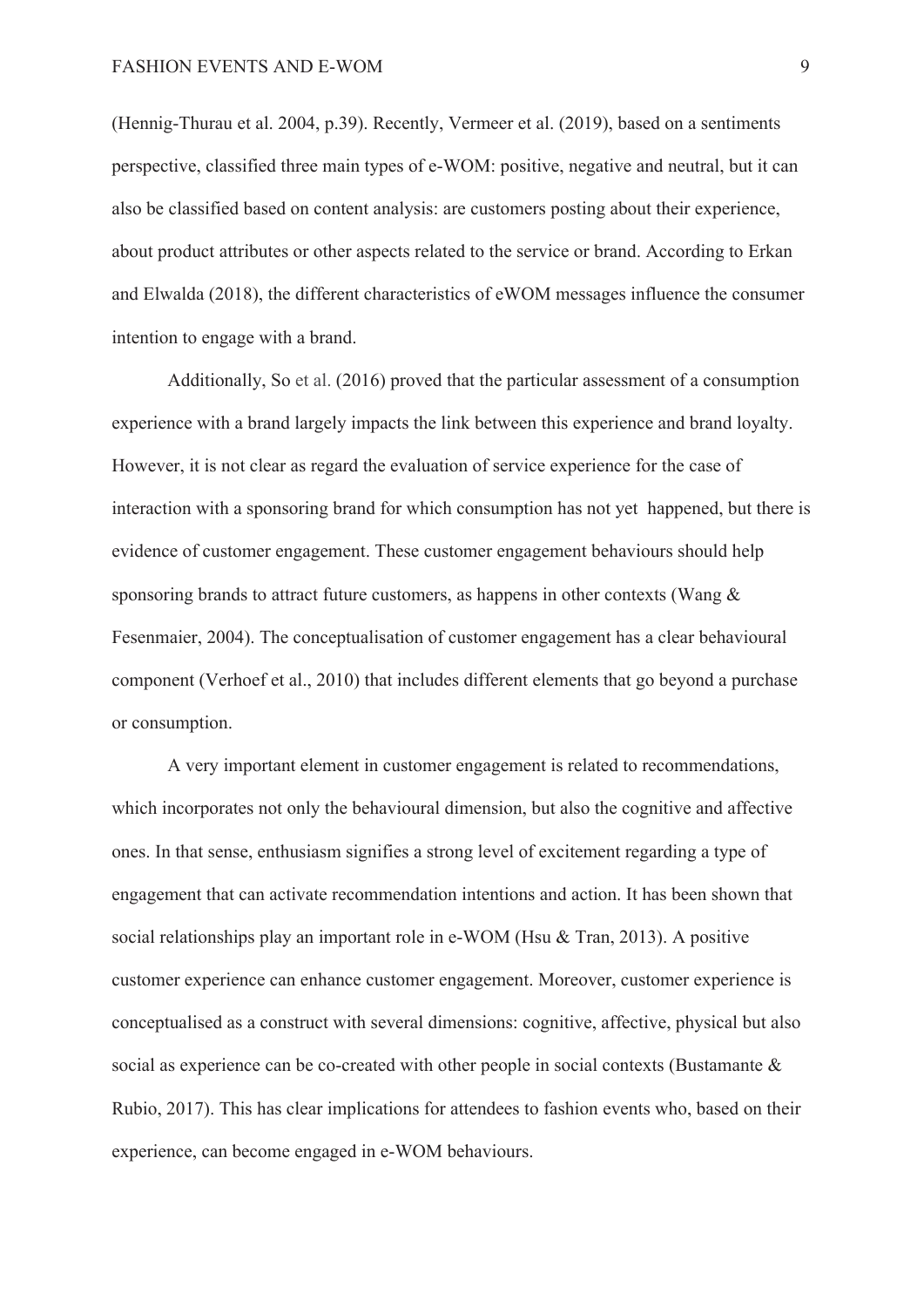Although there is a lack of use of theories to the understanding of the role of customer engagement and e-WOM in the sponsorships of event, however the congruity theory (Meyers-Levy & Tybout, 1989) could be applicable as congruity has also been used in advertising and consumer behavior when investigating the role of third parties are linked to an object, such as a brand or company (Solomon, 1996). In relation to the relationships of the other variables under investigation in this research, the social exchange theory can also be considered as a relationship is dependent on the strength of its social interactions. The social exchanges which take place throughout the relationship define the value (Blau, 1964).

## **Methodology**

This research integrates four studies with a total of 35 different participants: Study 1 consisted of an Online Focus Group (OFG1) using Padlet (six participants); Study 2 consisted of a second Online Focus Group (OFG2) using Google Groups (seven participants); Study 3 was conducted using in-depth interviews (22 participants) and finally Study 4 was a fsOCA with 22 cases.

Participants had a broad knowledge of fashion events in different cities and countries, but they were mainly experts in the sector of Spain and Hispanic America and also attendees to fashion events. Purposive sampling was used, and data saturation was considered (Charmaz, 2006; Glaser & Strauss, 1967).

The collection and analysis of data from different studies was carefully designed and implemented with the lens of grounded theory using data from diverse sources (Glasser & Strauss, 1967). The effort to integrate these four independent studies was guided with the aim to provide more consistency to the overall investigation (Yin, 2015).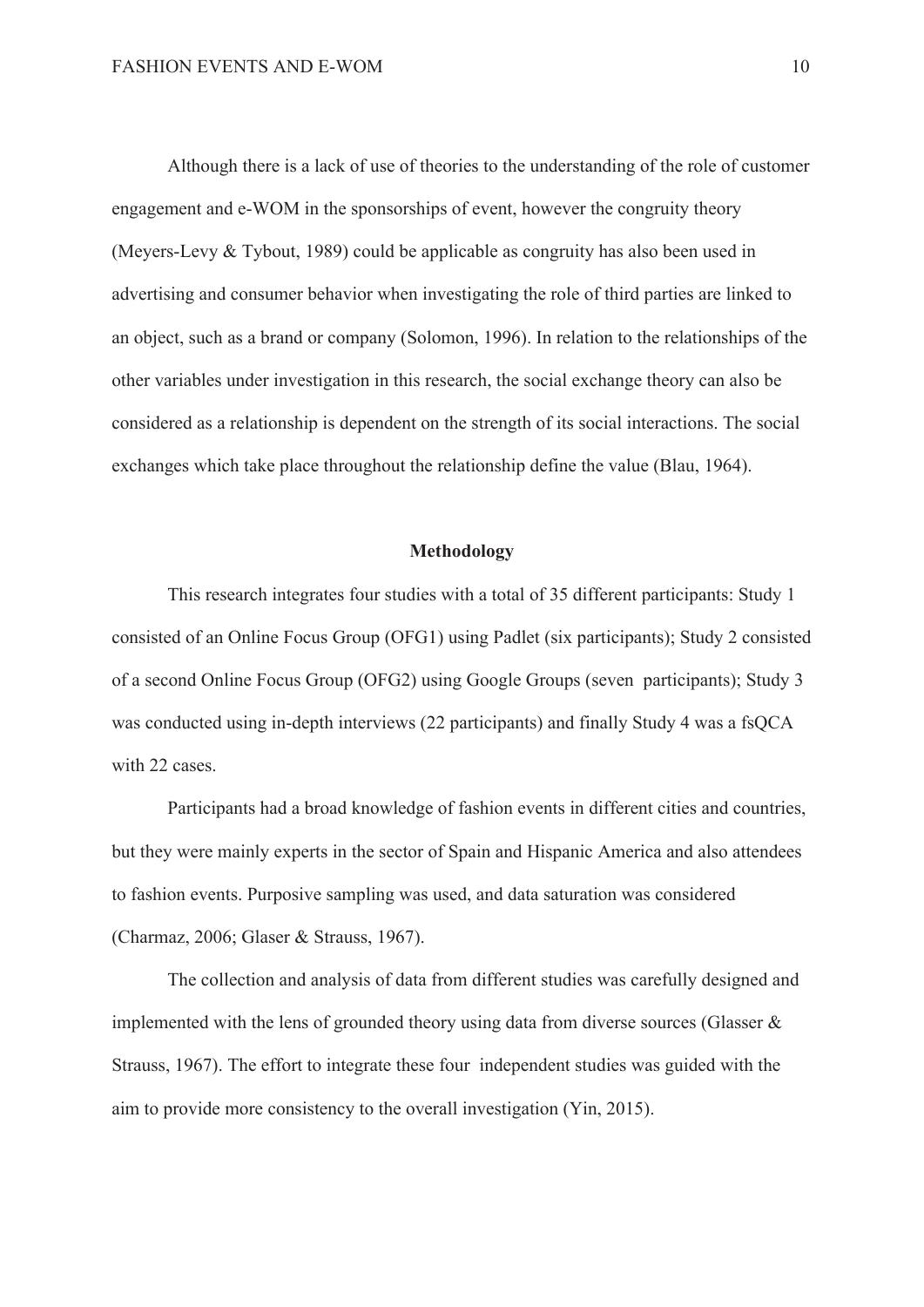#### **Design of the studies and data collection**

The selection of participants in the different studies of this investigation was conducted free of any bias or convenience. The three criteria chosen were: 1) professional experience of more than 5 years in the sector; 2) no personal or professional relationship with any of the authors of this investigation; 3) fit with the specific objectives of each study according with what is detailed in Appendix A.

### *Studies 1 and 2*

Studies 1 and 2 consisted of Online Focus Group (OFG1 and OFG2). The OFG1 was conducted using Padlet with six participants (marketing experts, practitioners, academic from fashion schools and researchers).

Study 1 was done in an asynchronous way. The objective of OFG1 was to answer RQ1a), what are the main marketing goals of sponsors of fashion events? and RQ1b), when a brand decides to sponsor a fashion event, what are the main fashion values that the sponsor seeks to be associated with (positioning)? The Padlet was configured in posting these two research questions and the participants were given 48 hours to make their comments and interact with other participants. They were asked to join anonymously with fictional names and to participate at least in two different moments to allow discussion and to make comments on other participants' posts. One member of our research team moderated the OFG1 and contributed to assure that the main themes were covered. When an aspect needed clarification, the moderator highlighted it and encouraged participants to answer with more depth on these discussion areas. The final output of data was a PDF document downloaded from Padlet with the comments from participants.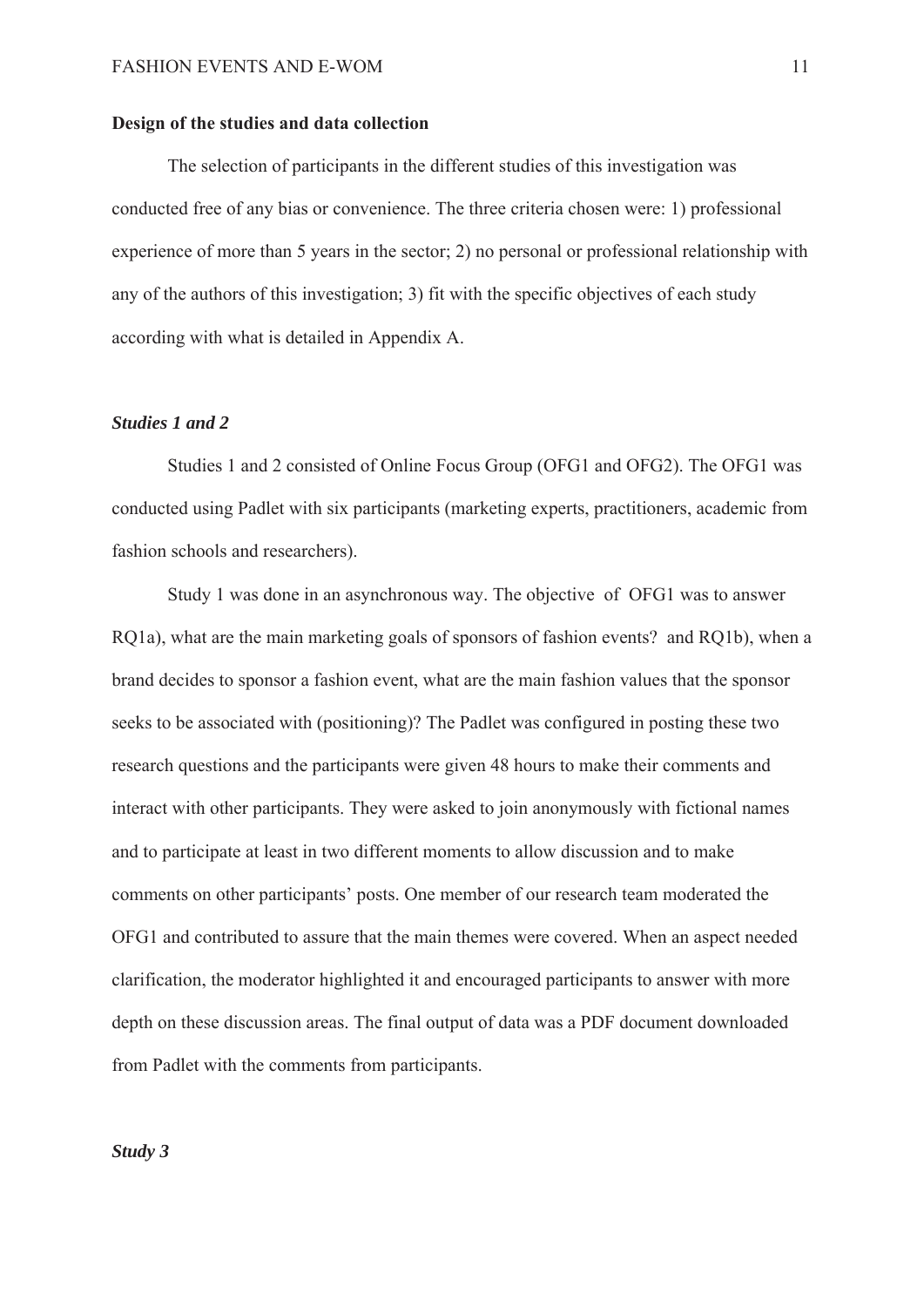For Study 3, we designed a protocol to accompany the questions of the interview. This protocol was comprised of an introduction to the research and the relevant aspects of our inquiry (Arsel, 2017). Participants were selected according to theoretical sampling (Corbin & Strauss, 1990) as we searched for contributions from practitioners from different companies involved in event sponsoring. The interviews were semi-structured, allowing participants to make questions, to bring new topics to the conversation and to reflect on their thoughts (Kvale, 1983).

We interviewed a total of 22 executives of top brands that had involved in sponsoring fashion events during at least the last three years. The interviews were transcribed and exported to NVivo 12. Following the recommendation from Corbin and Strauss (1990), two members of the research team applied open, axial and selective coding processes to the data. The coded data were then used to extract the results presented in the corresponding section. All transcripts were read several times by all co-auhtors and themes developed, In addition, the codes and themes were applied consistently throughout the different documents. In this study, we did the calibration by adapting the technique developed by Basurto and Speer (2012). This will be discussed later. It is important to note that the sample of the 22 experts is the same for studies 3 and 4.

#### *Study 4*

Fuzzy-set qualitative comparative analysis (fsQCA) (Ragin, 2000) is an analytical method based on set theory and Boolean algebra to identify necessary or sufficient conditions, either by themselves or in combination with one another, causally linked to an outcome. It is important to note that fsQCA differs from regression analysis and conventional statistical techniques as it allows researchers to go beyond the net effect analysis to acquire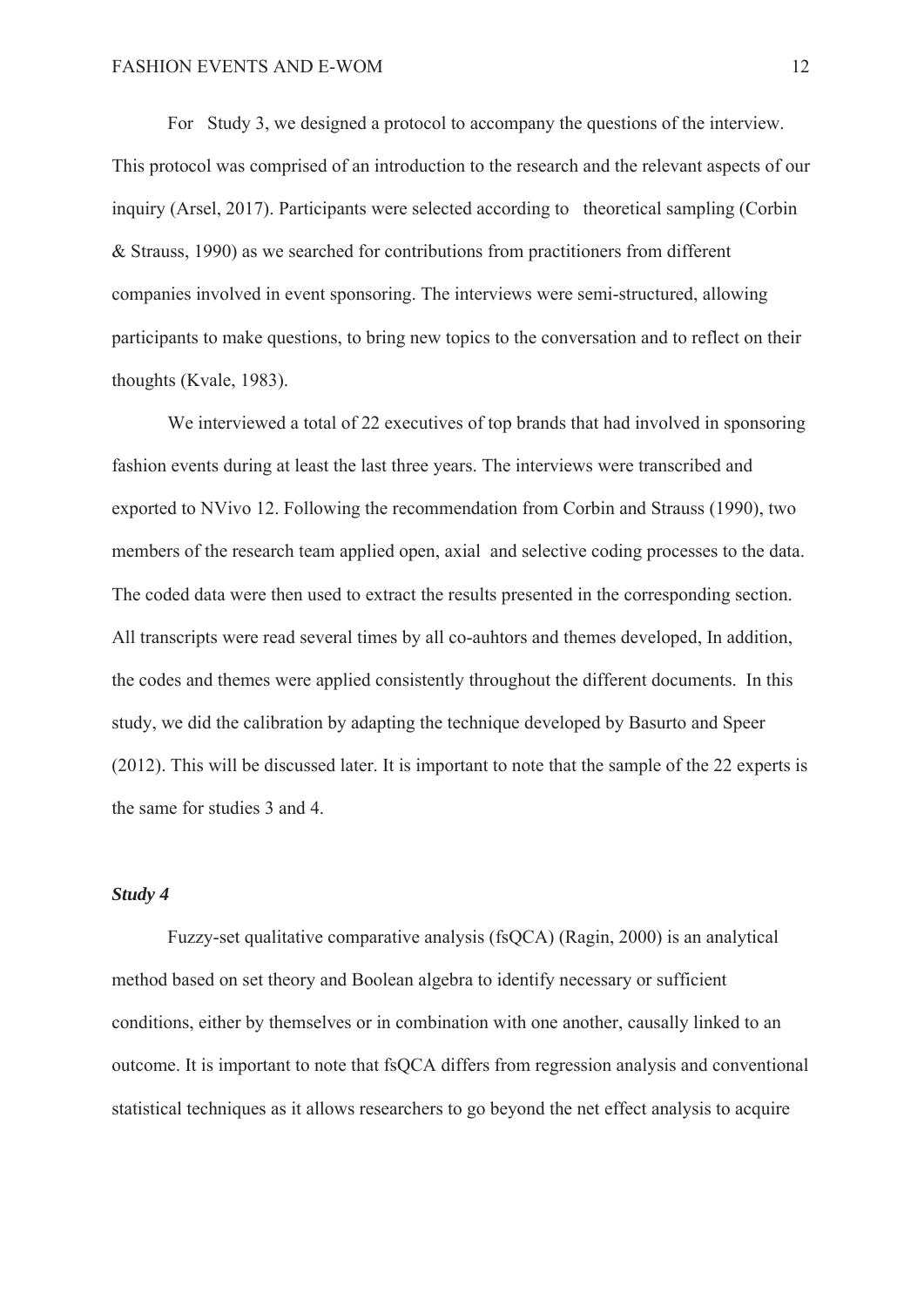more insights about the configurational complexities of the relationships between antecedent conditions and outcome (Woodside, 2013).

### **Results and discussion**

#### **Results from Study 1 and discussion**

As explained before, the main objective of Study 1 was to answer the RQ1a and RQ1b).

The OFG1 has shown that the main marketing objectives of sponsors of fashion events were: 1) to enhance customer engagement with the sponsoring brand and, in particular, e-WOM, 2) brand presence and c) brand positioning with fashion industry values.

There was a clear consensus amongst participants that the main marketing objective of sponsors of fashion events was to foster and increase customer engagement with sponsoring brands. A comment from one participant well-illustrates this idea: *"When I proposed my CEO, in my role of marketing director, to sponsor a fashion event, the first question that she made to me was: What will be the main benefit of sponsoring a fashion event? I responded to her that I had several objectives, but when she heard that I wanted to increase customer engagement, then she interrupted me and said that she didn´t want to hear other objectives as this was relevant enough. So, she gave green light straight away to my proposal."*

More than half of the participants highlighted the importance of the use of newsletters to increase customer engagement. One of them expressed: *"We are aware that the official website of the fashion event organiser has a newsletter. We work closely with them to make sure that there is information about our brand as sponsors. And, we have created our own newsletter with news and perspectives about the fashion event and we work hard with our community managers to get more subscribers to our newsletter".*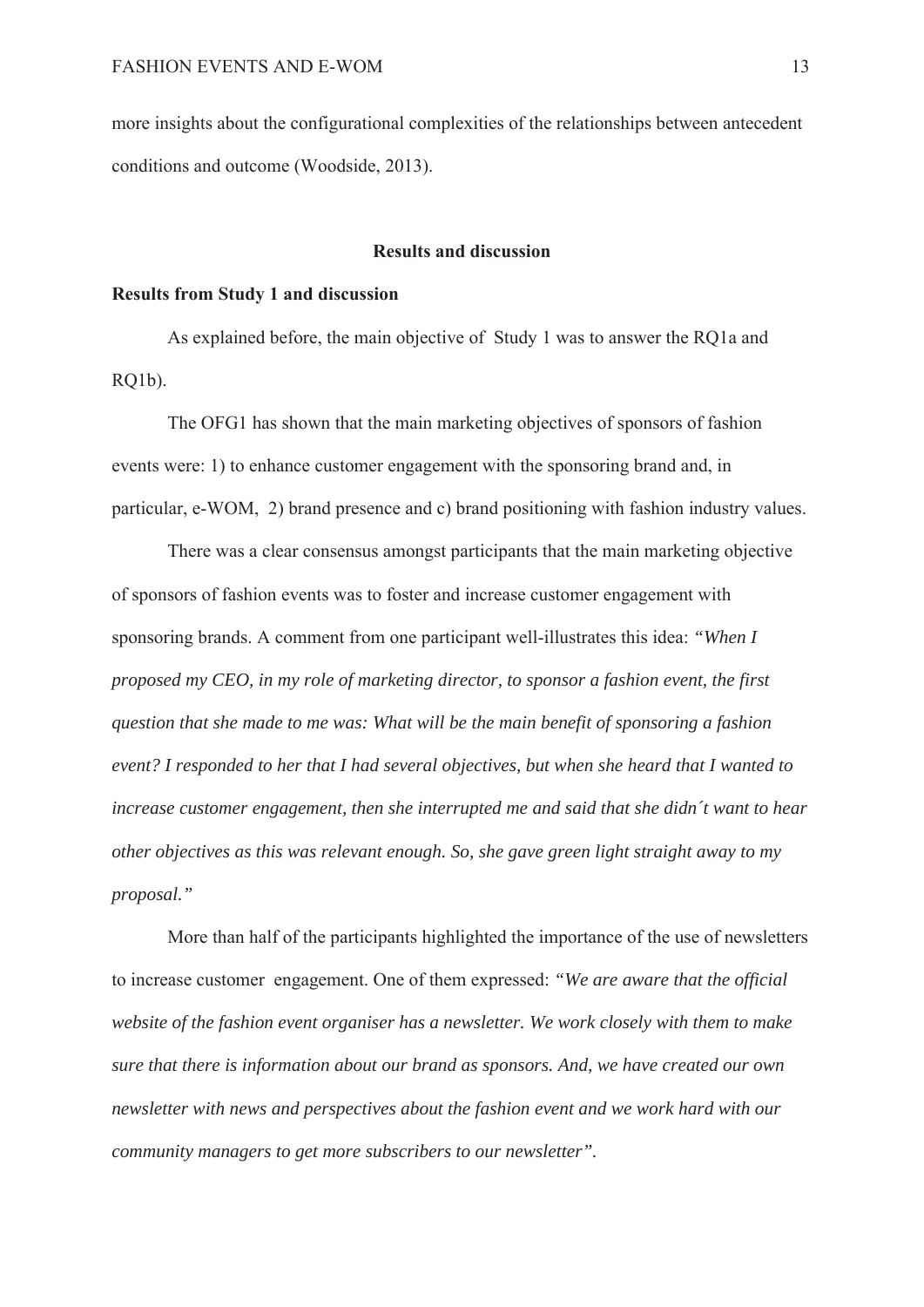Although the use of a newsletter was important, all of them agreed that the best way to measure customer engagement with the brand was e-WOM. This following comment reflects a general agreement: *"For us, electronic word of mouth is by far the best indicator of a high-quality level of customer engagement with our brand. We measure e-WOM, not only every day, but every minute."*

This OFG1 also addressed the RQ1b) about the main fashion values that sponsors seek to be associated with (positioning) when they decided to sponsor a fashion event. All the interventions were coded and analysed by researchers of this study and we found that the main values found were: dynamism, trendiness, flexibility, creativity and design.

One of the participants expressed: *"We have been sponsoring fashions events for the last five years. Every year we monitor our brand and how it is perceived by our customers and followers. Since we started sponsoring the fashion event, be have evidence that the positioning of our brand has been shifting from a traditional, let's say 'classic' status towards a more dynamic, flexibly and trendy brand. This repositioning is clearly helping us to connect better with younger generations of customers what is one of our main strategic marketing priorities."*

#### **Results from Study 2 and discussion**

As explained before the main objective of Study 2 was to answer RQ2, a) What are the dimensions and variables to enhance customer engagement through sponsorship of fashion events?; RQ2, b) What are the main antecedents for e-WOM through sponsorship of fashion events?

The OFG2 was conducted using Google Groups. The main finding was the identification of the four causal conditions to generate e-WOM: a) enjoyment; b) fashion values; c) sustainability and d) product knowledge. The themes emerged using inductive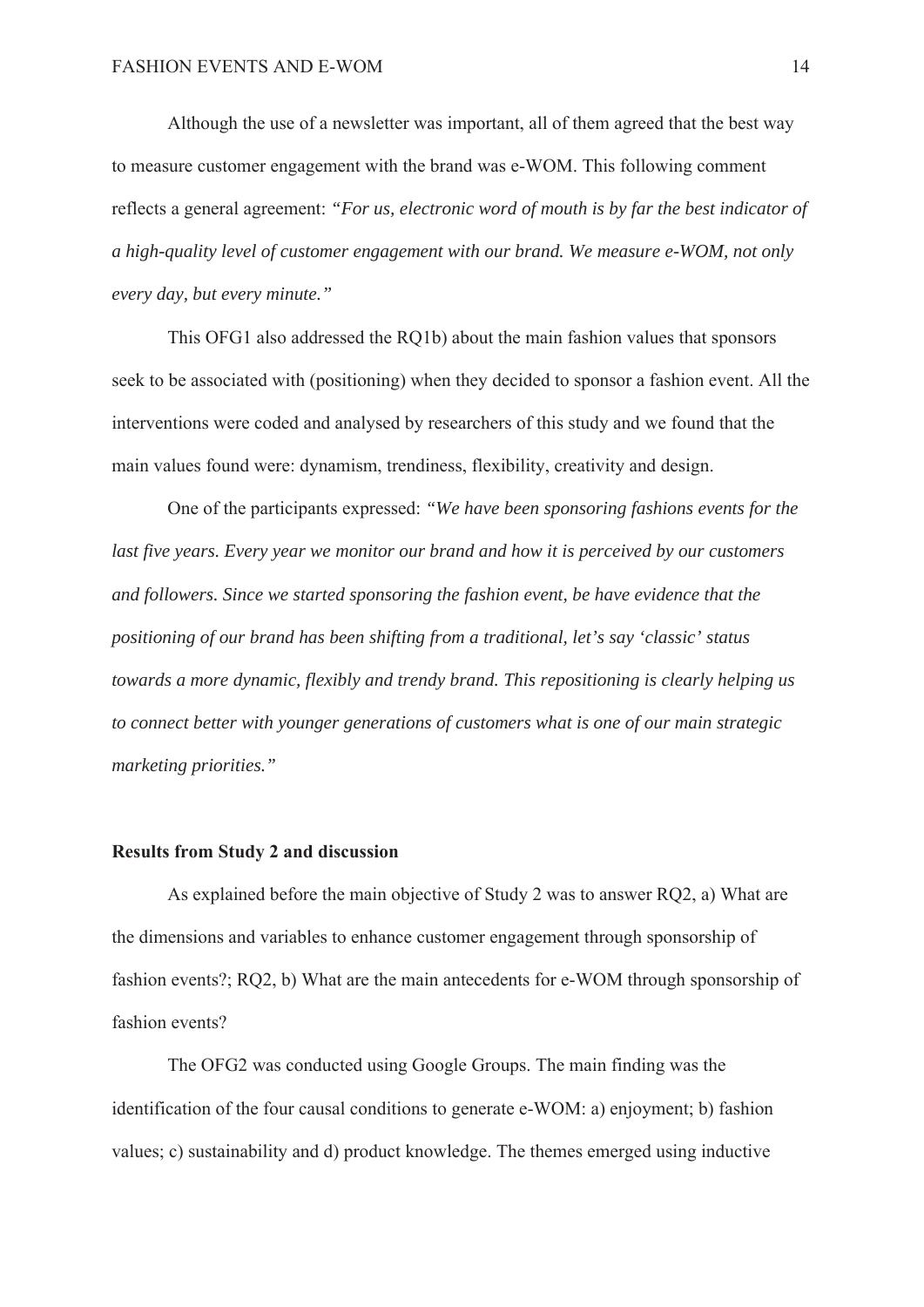approach and not restricted to pre-determined codes (Creswell, 2009). This provides interpretation of the data free of bias.

Most participants agreed that the main causal condition that generates e-WOM is enjoyment. In that sense, one manifested: *"during the fashion event we monitor our social media channels continually and we carry content analysis to better understand what do our followers post related to their interaction with the fashion event. Clearly the main theme is related to having fun, enjoying the event. The hedonic dimension of their experience."* One participant expressed: *"in the past, one of our main priorities during fashion events was B2B relationships and public relations outcomes. But now our main priority is to provide to final consumer attendees the best experience that must be memorable. This also applies to those engaged with us through social media or other digital channels."*

Fashion values were the second causal condition that generates e-WOM. As we identified in Study 1, the main values associated to fashion were: dynamism, trendiness, flexibility, creativity and design. In Study 2, we found that trendiness and creativity were the values that had a higher impact on e-WOM. In this sense one of the experts discussed: *"When we analyse the content of the social media messages of followers, we find that trendiness and creativity are mentioned very frequently. This is what they mainly want to share in social media. Definitely we expect that the presence of our brand as sponsors of the event, to some extent will be also associated with those values as they are perceived by followers. In fact, we are thrilled to see that our brand can be perceived as trendy and creative as the fashion industry itself is being perceived ."*

Sustainability initiatives were also highlighted as one of the main values that had presence in the posts and comments from participants in fashion events. One participant expressed: *"It is automatic: any time there is a bit of information about something related to sustainability (positively or negatively) it is impressive to see how the number of tweets and*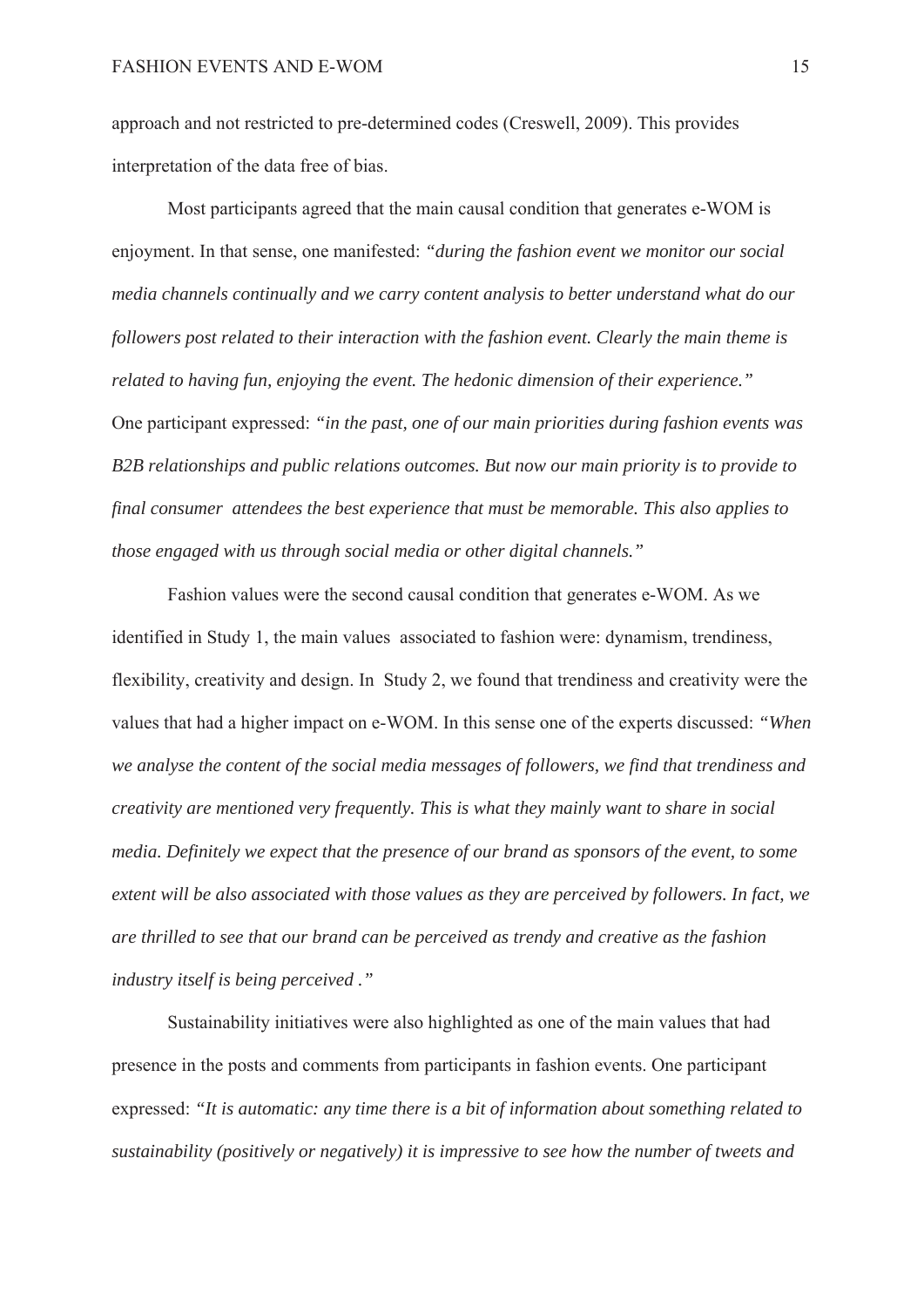*likes increases exponentially. It is a clear indicator of the interest in this topic, particularly in younger generations."*

#### **Results from Study 3 and discussion**

The in depth-interviews helped to gain a deeper understanding of the previous findings from Studies 1 and 2. One of the findings was that we suggest removing the fourth causal condition, 'knowledge of the product'. Even though it was found as a possible reason why participants in fashion events develop e-WOM, most experts interviewed in Study 3 agreed that, based on their experience, information about the product/service of the sponsoring firm was not mainly shared on social media by participants in fashion events sponsored by them. In that sense, one participant stated: "*It is obvious that participants in fashion events will have a better knowledge of our products and services as sponsoring brands. But this doesn´t mean that they will talk about products or services when they are engaged with fashion events. Our experience and the data that we have clearly indicate that their 'minds' are more focused on other aspects and they share more about their experience in the fashion event.*" Another participant said: *"they don´t mention our products. They mainly talk in social media about how they had fun in the fashion events, their interaction with our sponsoring brands in the stands that we have there and surprisingly they mention heavily sustainability concerns."*

As we indicated in the methodology section regarding Study 3, for the calibration from qualitative data to fuzzy-set values we have adapted the technique developed by Basurto andSpeer (2012). These authors pointed out the lack of methods and technique to do a calibration from qualitative data. As no procedure was available, they developed a 6- step technique. In our case, it was not necessary to follow strictly the six steps that they proposed as we had our previous Studies 1 and 2, where we developed and defined the conditions and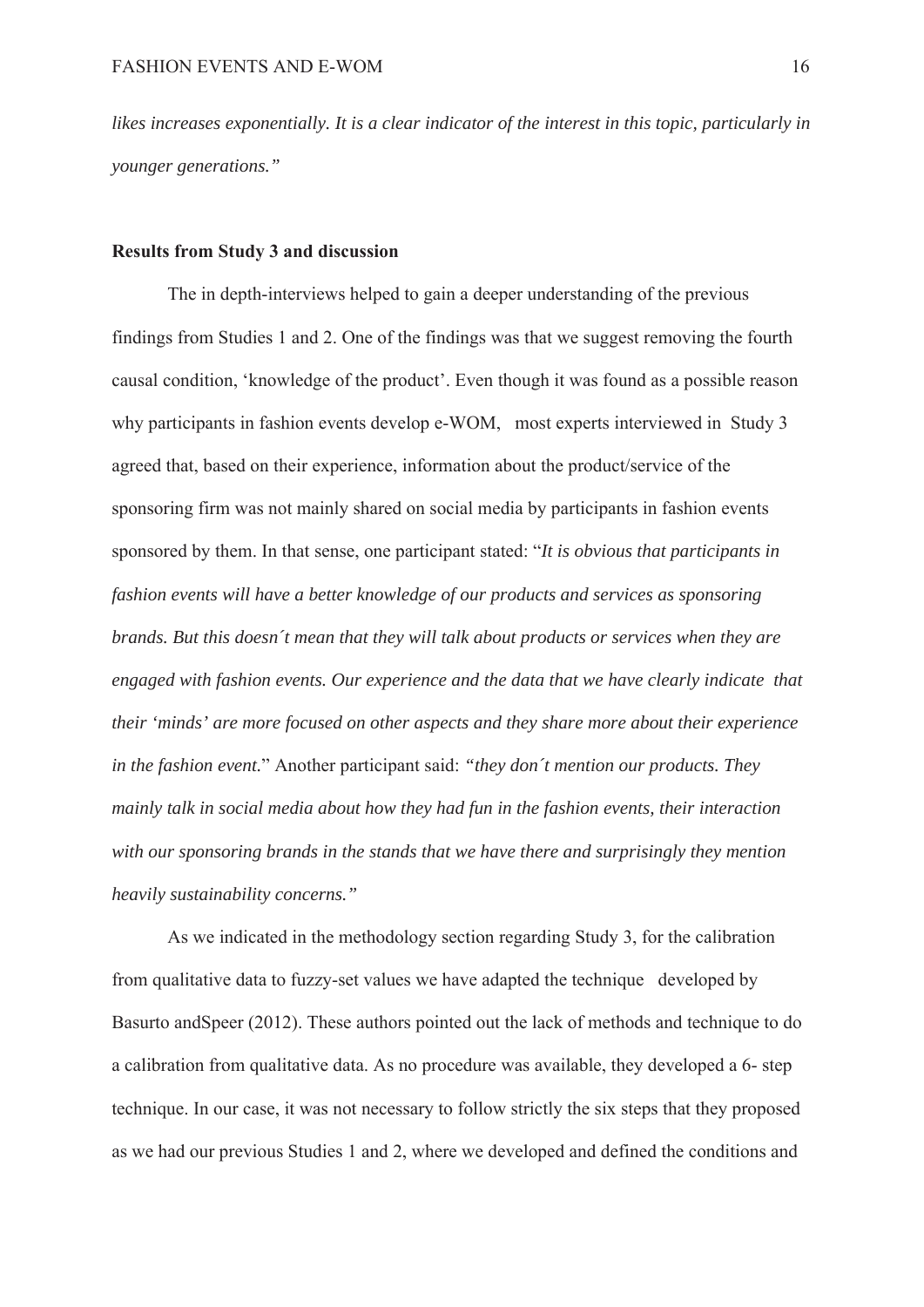#### FASHION EVENTS AND E-WOM 17

the outcome. All the measures were assigned with specific definitions. This helped to identify variations, possible biases and contradictions. This exercise was useful to confirm that we did not need to remove any of the measures for each condition or outcome.

Working with wider scales allows to measure with more precision the opinion of the interviewees, capturing greater variability in the response, which results in a higher quality of the data obtained. After that, we followed the method of calibration proposed by Ragin (2008) to convert the conventional variables (measured using a 7anchor points definitions) into fuzzy variables (continuous variables with values ranging from 0.0 to 1.0 to indicate the degree of membership of cases in the target set) using three qualitative anchors: 1.0 for full membership, 0.5 for the crossover point and 0 for full non-membership. We transformed the original variables using the principle of calibration as recommended by Wu et al. (2014). Therefore, we set the three qualitative anchors as follow: 7 as the threshold for full membership, 5 as the crossover point, and the full non-membership threshold was fixed at the rating of 3.

As we have indicated, one of the results was the purification of conditions. In fact, there was a consensus that the condition COND4, 'Product Knowledge', should be removed from the subsequent fsQCA, as previously explained.

Regarding the interview guidelines, we created a section for each condition (enjoyment, fashion values and sustainability) and outcome (e-WOM). In total, we had four sections. We provided specific questions of each measure of each condition. Each measure consisted of a list of seven definitions. Once this process was completed, we proceed to match the qualitative classification to fuzzy-set values, as previously indicated.

#### **Results from Study 4 and discussion**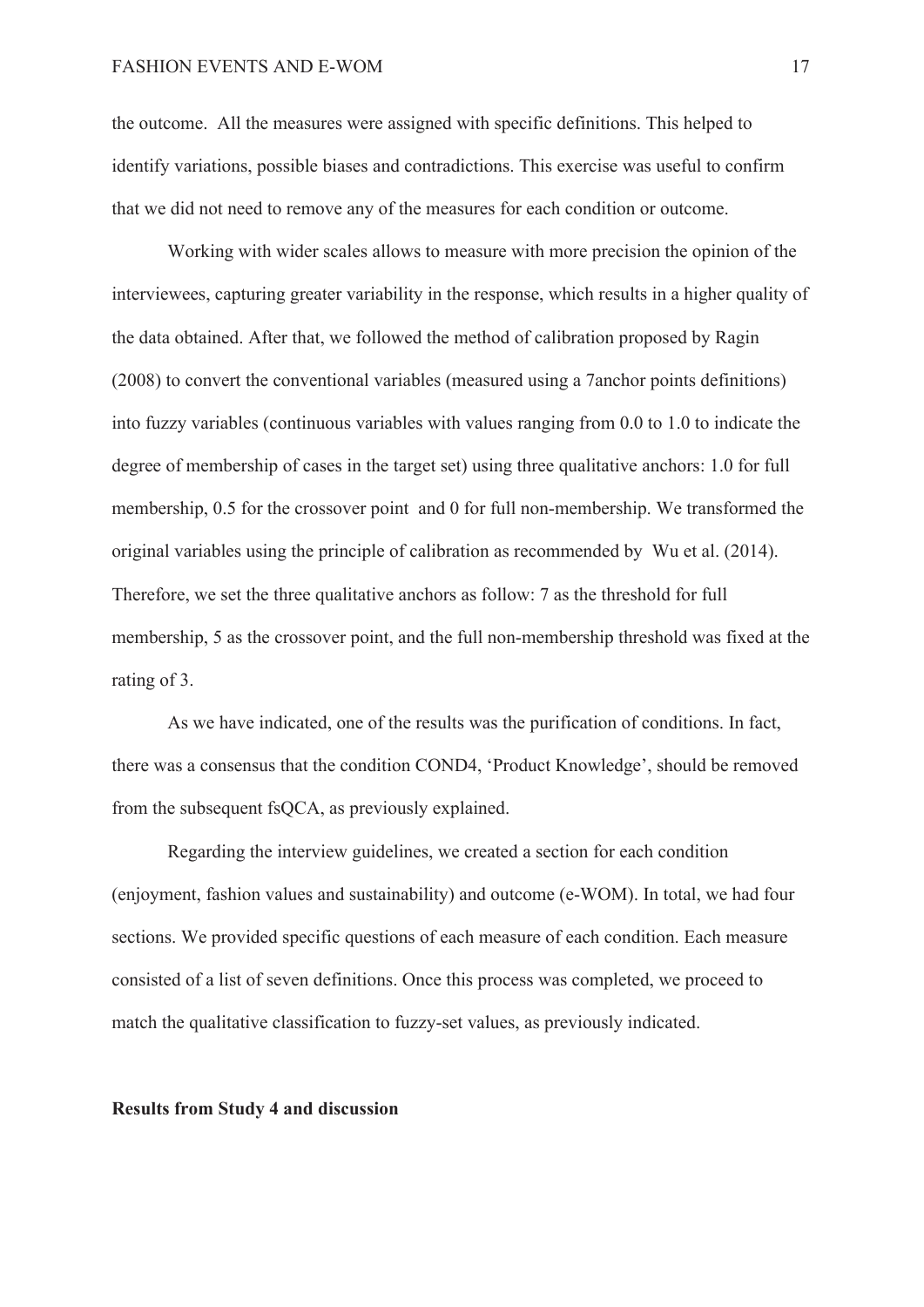With the data resulting from the calibration in Study 3 we conducted, in Study 4, an fsQCA analysis. The main finding was the configuration of causal conditions and the identification of pathways that led to the outcome.

The first stage of data analysis includes the Spearman's correlation coefficients among the study's variables (Table 1). As shown in the table, none of the estimated correlation coefficients between e-WOM and the three causal conditions has an absolute value higher than 0.80. This finding confirms that the relationships between e-WOM and every single causal condition are asymmetric, and, thus, alternative combinations of causal conditions can generate the same outcome (Woodside, 2014).

### INSERT HERE TABLE 1

Because the relationship between e-WOM and causal conditions is asymmetric, we confirm that is more suitable in this case to use fsQCA than conventional regression analysis. We use fsQCA to identify conditions or combinations of conditions that are necessary or sufficient for the outcome (e-WOM). First, we perform the analysis of necessity the results of which are shown in Table 2 and indicate that there is a condition that stands out above the rest observing its consistency value: fashion values (0.801840). When a condition shows a consistency value that is close to 0.9, it can be considered a necessary condition to the outcome (Schneider et al., 2010).

#### INSERT HERE TABLE 2

Regarding the analysis of sufficient conditions, and following the recommendation of Ragin and Sonnett (2005), we show the complex solution in Table 3. This solution yields that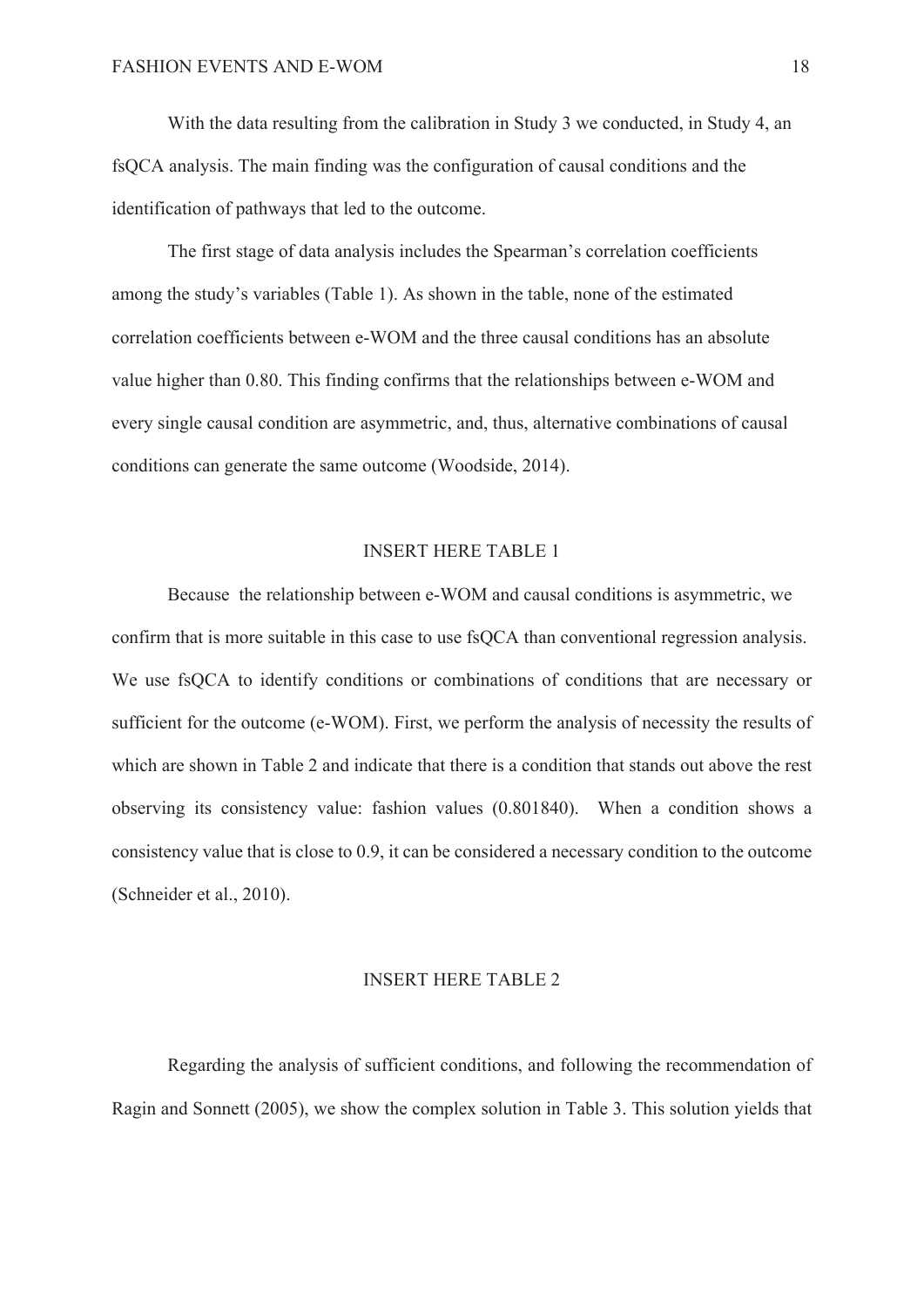there is no single way to reach e-WOM. Particularly, there are two different pathways leading to e-WOM with high overall coverage of 0.74 and a consistency of 0.82.

#### INSERT HERE TABLE 3

*Formulae of pathways*

 $(-Eni * Fv) + (Fv * Sust)$  e-WOM

Pathway 1 (raw coverage =  $0.62$ , unique coverage =  $0.21$ , consistency =  $0.83$ ) combines the absence of enjoyment  $(\sim c s X1)$  Enjoy) with the presence of fashion values (cs\_X2\_Fashion). In this configuration, fashion values seem to play a significant role to lead e-WOM for the absence of enjoyment.

Pathway 2 (raw coverage =  $0.53$ , unique coverage =  $0.12$ , consistency =  $0.91$ ) describes a combination of the presence of fashion values (cs\_X2\_Fashion) with sustainability (cs\_X3\_Sustainability).

We found that there are two sufficient configurations of conditions: the lack of enjoyment and fashion values or fashion values and sustainability. The final configuration was ( $\sim$ Enjoyment and Fashion values) or (Fashion values and Sustainability) = e-WOM.

Although there are two sufficient configurations of conditions leading to e-WOM, pathway 1 has higher capacity to lead e-WOM (raw coverage  $= 0.62$ ) than pathway 2 (raw coverage  $= 0.53$ ). Furthermore, the fashion values condition is present in both pathways, confirming that it is a necessary condition to achieve e-WOM.

#### **Limitations and future research**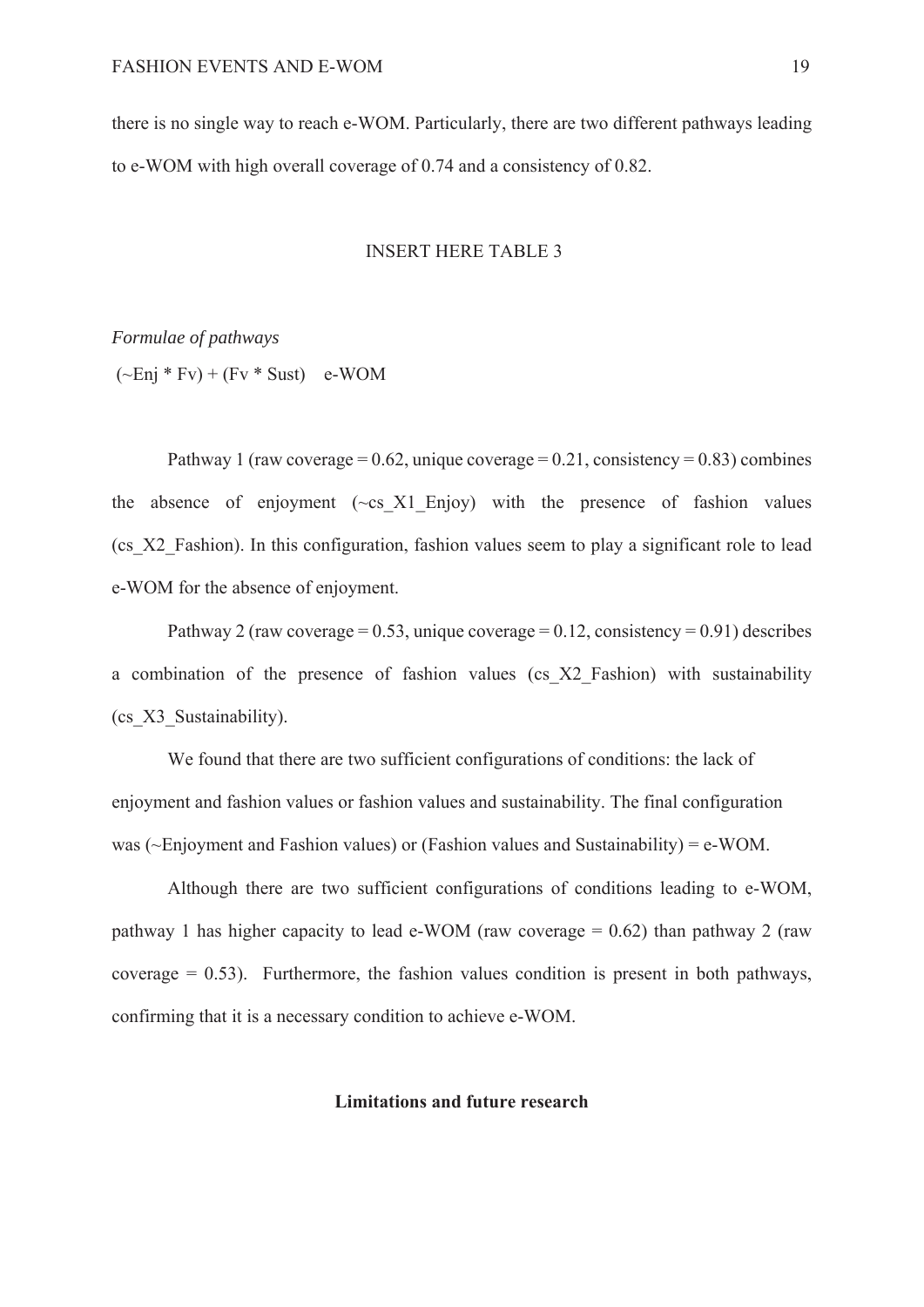One of the limitations of this research is that we have collected data from experts of Spain and Hispanic America. Although we gathered information from participants with broad knowledge of fashion events in different countries, we would suggest conducting further studies including other regions of the world.

It would be relevant to investigate how the values associated to fashion influence e-WOM, and, specifically, which values have a higher impact on e-WOM and what type of influence.

Based on the importance of sustainability in the context of fashion events, we suggest that more research is needed in sustainable fashion, encompassing a variety of elements such as organic, green, fair trade, sustainable, slow and eco, recycling clothing, boycotting a company and buying fair-trade clothing (Cervellon et al., 2010; Jägel et al., 2012).

The present study also opens the possibility of developing in more depth a conceptual framework based on the contributions of this research. Specifically, enjoyment, sustainability and fashion values can be considered as antecedents of e-WOM in the context of sponsoring brands of fashion events. With e-WOM being an essential part of customer engagement, this will also open interesting avenues to investigate the consequences of e-WOM.

#### **Conclusions and implications**

We found that the main goals of firms sponsoring fashion events are a) customer engagement with the sponsoring brand and in particular e-WOM, b) brand presence and c) brand positioning with fashion industry values. Another finding was related to the factors that enhance customer engagement. We identified four: a) enjoyment, b) fashion values, c) sustainability and d) product knowledge. Finally, we found that fashion values are a necessary condition to generate e-WOM. There are two sufficient conditions to produce e-WOM: a) the lack in enjoyment and fashion values or b) fashion values and sustainability.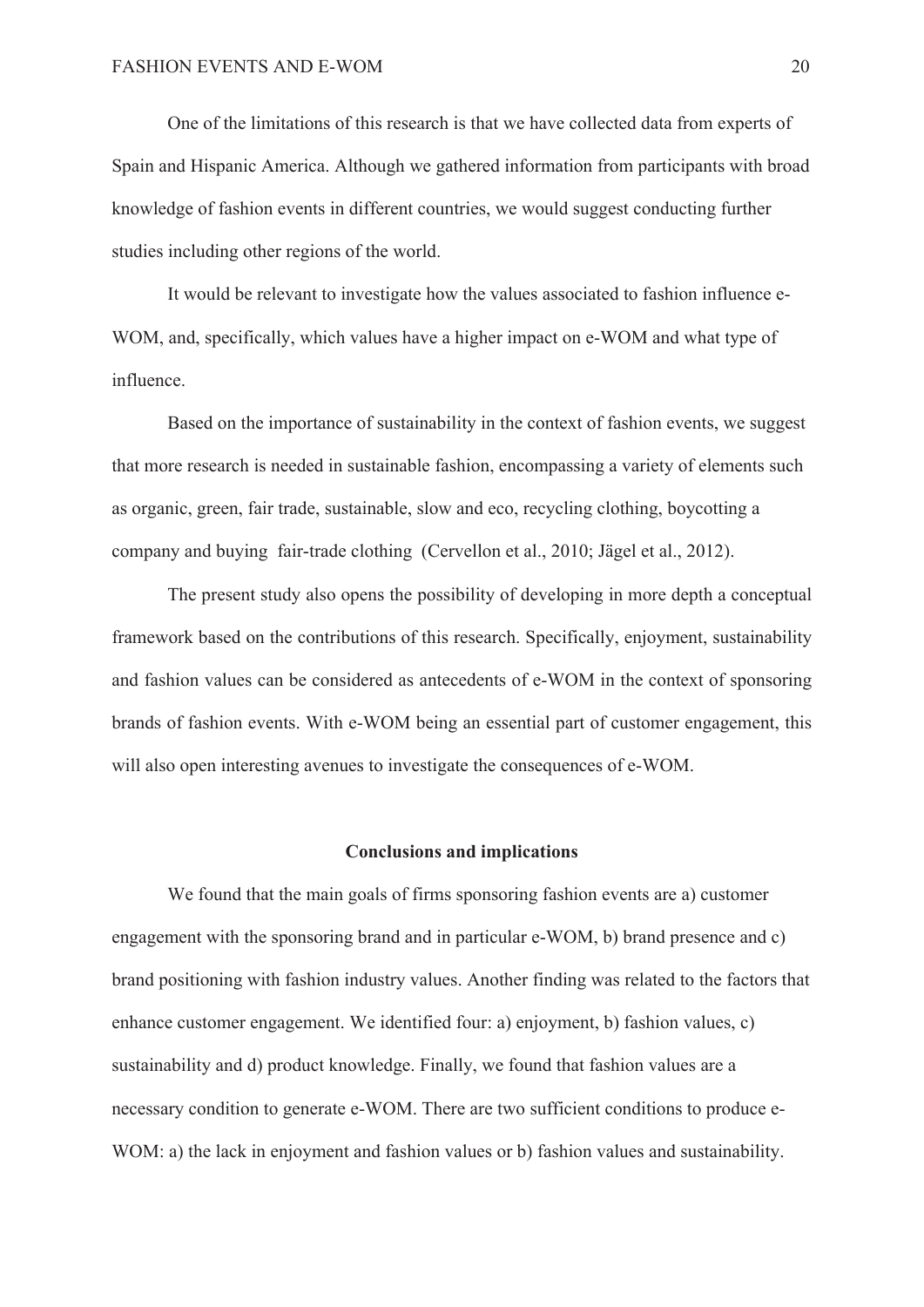The structure of the research design of this paper can be found in Appendix A.

One interesting contribution is related to the finding and discussion of the fact that brands which sponsor fashion events have experienced a change in their positioning. Gwinner (1997) explained that changing their brand image was one of the main goals for companies sponsoring events. Our research has proven that this shift comes from the way they were perceived from more traditional to trendier. This was highlighted by Chaturvedi (2011), who pointed out some specific features, such as fashionable, that can be associated with sponsoring brands. An important managerial implication of this conclusion is that changing the positioning of brands to more attractive features, like trendiness, could help companies who want to connect with younger generations of consumers, in particular generation z.

Another key conclusion offered by this study is that brands who sponsor fashion events can also benefit from the association to other fashion values, such as dynamism, flexibility, creativity and design. This should be a clear track for companies willing to be perceived as a brand with high design. Managers, and practiotioners in general, should thoughtfully consider the option of getting involved in fashion events in order to improve their companies' positioning in that sense.

It is also interesting to see that one of the main reasons that drive the interaction of customers in social media is the identification of the sponsoring brand with values associated to fashion. Gwinner (1997) proposed how the brand image and values are created through the sponsoring of events, whereas Lee et al. (1997) confirmed that sponsoring events affect the consumer attitude toward behavioral intents, such as paying more attention to brand communications. Indeed, brand image of sponsoring companies positively impact the involvement of consumers in word-of-mouth activities (Tsiotsou & Alexandris, 2009). On this regards, this research hereby confirm that fashion values are a necessary condition that is present in the two configurations of conditions (pathways) that lead to e-WOM. This brings a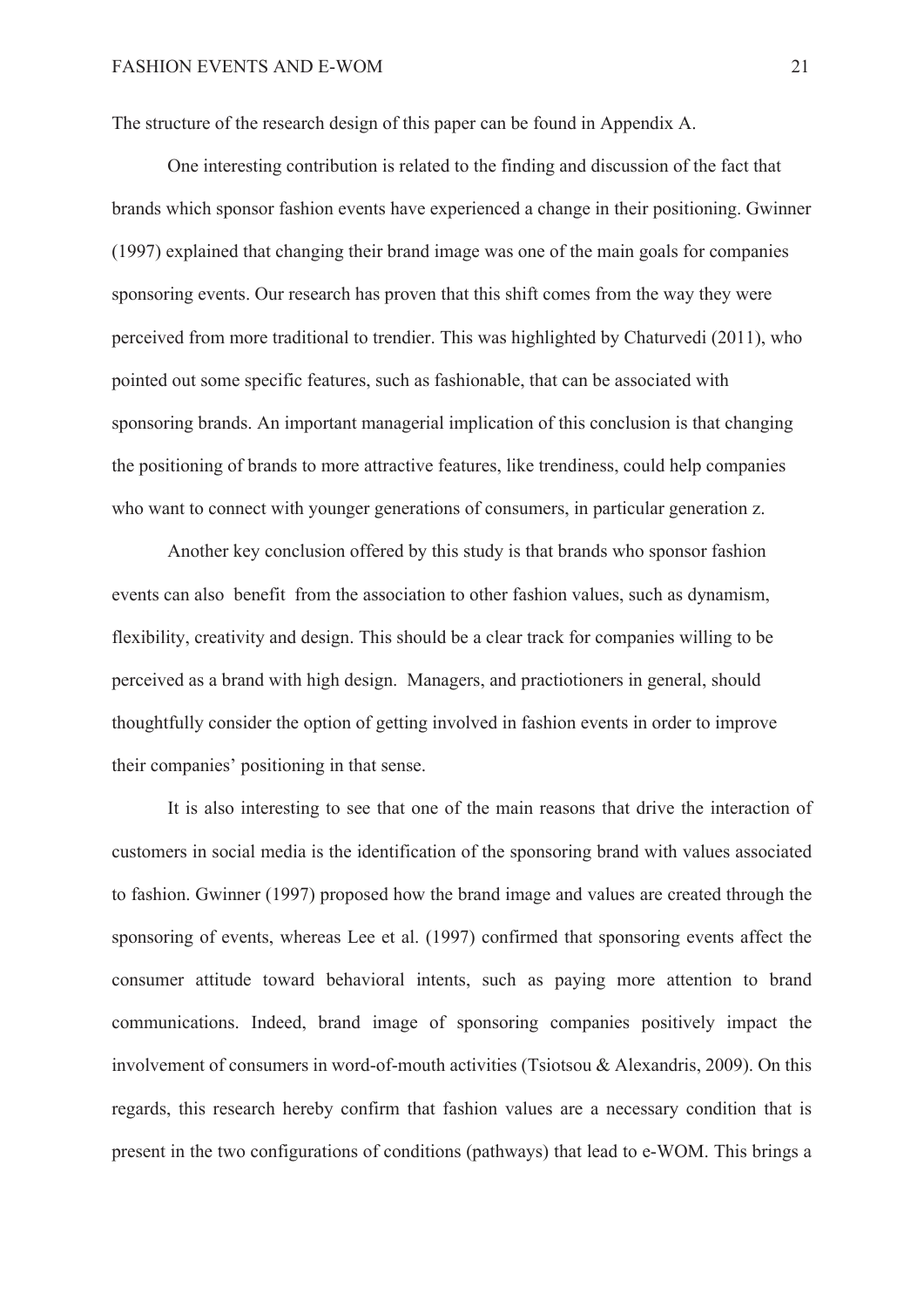notable practical implication for practitioners; fashion values are key amongst the different ones that can be transferred from an event to the sponsoring company if the company seeks to stimulate e-WOM from their customers. In other words, if sponsoring firms of fashion events are planning to enhance e-WOM as part of their strategies, they should clearly highlight the fashion values, as this is necessary condition to generate e-WOM.

However, what apparently could be considered as a main drive for e-WOM, the enjoyment during the fashion event, in the causal analysis appears as a condition that is not necessary, but, moreover, that is not sufficient. In fact, in the first pathway, it appears as that it needs not to be present, but should happen along with fashion values. Therefore, the hedonic aspect of customer experience surprisingly is not the main driver to develop e-WOM. Hsu and Tran (2013) and Choi et al. (2017) pointed already at this direction when confirmed some social factores that cause eWOM. This implication can be taken into consideration by organisers of fashion events who could avoid the simplistic assumption that only the fact of having fun during a fashion event will make them active apostles in social media. This interesting conclusion could also benefit fashions events sponsors in order to better focus their communication strategies before, during and after the fashion events.

The other sufficient condition is the causal configuration of fashion values and sustainability. The concern of customers regarding sustainability has been proven to be important in this research as it drives customers involvement in e-WOM communications. Although sutainability concern is not something new in relation to fashion, in fact, the first anti-fur campaigns appeared in the 1980s, during the last years we can see a huge increase in sustainable fashion consumption (Lundblad & Davies, 2016). However, brands do not always communicate well their commitment with sustainability; just as an example, a report in the context of fashion brands in Italy found that 37% found that it was hard to discern ecofriendly brands (Statista, 2020).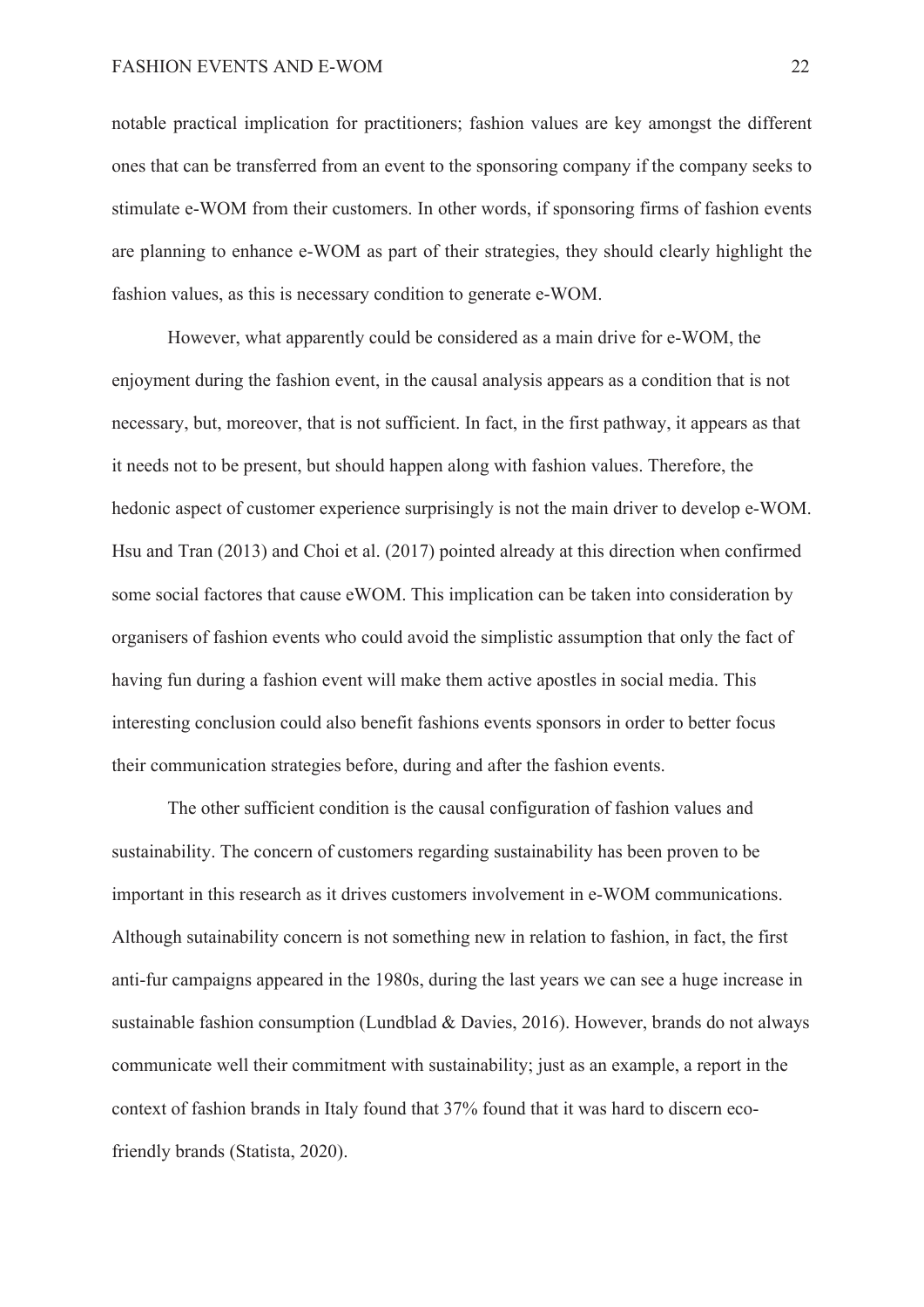Based on findings from our study, this necessary condition of fashion values is configured through two sufficient conditions: one is the lack of enjoyment and the presence of fashion values and the second one is the presence of fashion values and sustainability. This will help fashion event organisers and sponsors to fine tune their target audiences and strategies, adding more B2C attractions or launch new services and experiences to improve relationships with their traditional B2B audience (McKinsey, 2020).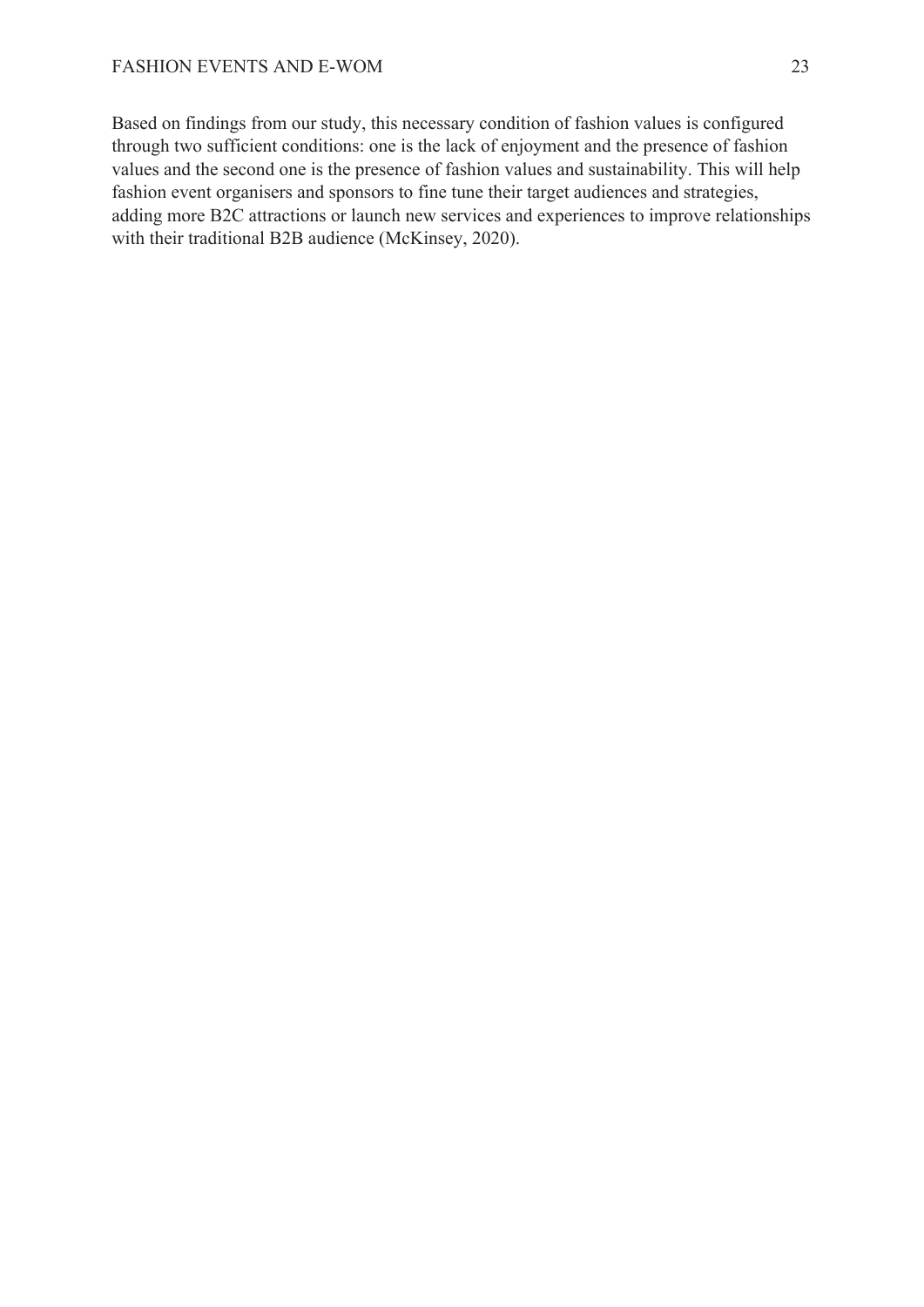# APPENDIX A

# Research Design Structure

|                 |                                                                                                                                                                                                                                      | <b>Method</b>                                                                                                                                                    | <b>Findings</b>                                                                                                                                                                                                                                                                                                                                                                                |
|-----------------|--------------------------------------------------------------------------------------------------------------------------------------------------------------------------------------------------------------------------------------|------------------------------------------------------------------------------------------------------------------------------------------------------------------|------------------------------------------------------------------------------------------------------------------------------------------------------------------------------------------------------------------------------------------------------------------------------------------------------------------------------------------------------------------------------------------------|
| Aim             | Better understanding of marketing<br>fashion events, in particular: a) goals<br>of sponsors; b) what is most effective<br>for customer engagement; c) what<br>drives e-WOM                                                           |                                                                                                                                                                  |                                                                                                                                                                                                                                                                                                                                                                                                |
| RO1             | -a-What are the main marketing goals<br>of sponsors of fashion events?<br>-b- When a brand decides to sponsor<br>a fashion event, what are the main<br>fashion values that the sponsor seeks<br>to be associated with (positioning)? | Marketing experts,<br>practitioners, academics from<br>fashion schools, researchers<br>(six participants)<br><b>Study 1. Online Focus</b><br>Group-1<br>(Padlet) | a) Customer engagement with the sponsoring<br>brand and, in particular, e-WOM; b) Brand<br>presence and c) Brand positioning with fashion<br>industry values: dynamism, trendiness,<br>flexibility, creativity and design.                                                                                                                                                                     |
| RO <sub>2</sub> | What are the main conditions to<br>enhance customer engagement<br>through sponsorship of fashion<br>events?<br>What are the main antecedents for e-<br>WOM through sponsorship of fashion<br>events?                                 | Experts (seven participants)<br><b>Study 2. Online Focus</b><br>Group-2<br>(Google Groups)                                                                       | Identification of four conditions<br><b>IND1</b> Enjoyment<br><b>IND2</b> Fashion Values<br>IND3 Sustainability<br><b>IND4 Product Knowledge</b>                                                                                                                                                                                                                                               |
| RO <sub>3</sub> | What are pathways of conditions that<br>lead to e-WOM?                                                                                                                                                                               | Study 3. In-depth interviews<br>(22 participants), purification<br>of variables and calibration<br>********************<br>$^{+++}$<br>Study 4. fsQCA            | -1- The condition 'Product Knowledge' was<br>removed from the list for the subsequent<br>fsOCA analysis.<br>-2- Calibration<br>++++++++++++++++<br>-1- Finding of the configuration of causal<br>conditions and identification of pathways that<br>lead to the outcome<br>(~Enjoyment and Fashion Values) or (Fashion<br>Values and Sustainability) e-WOM<br>$(-Eni * Fv) + (Fv * Sust)$ e-WOM |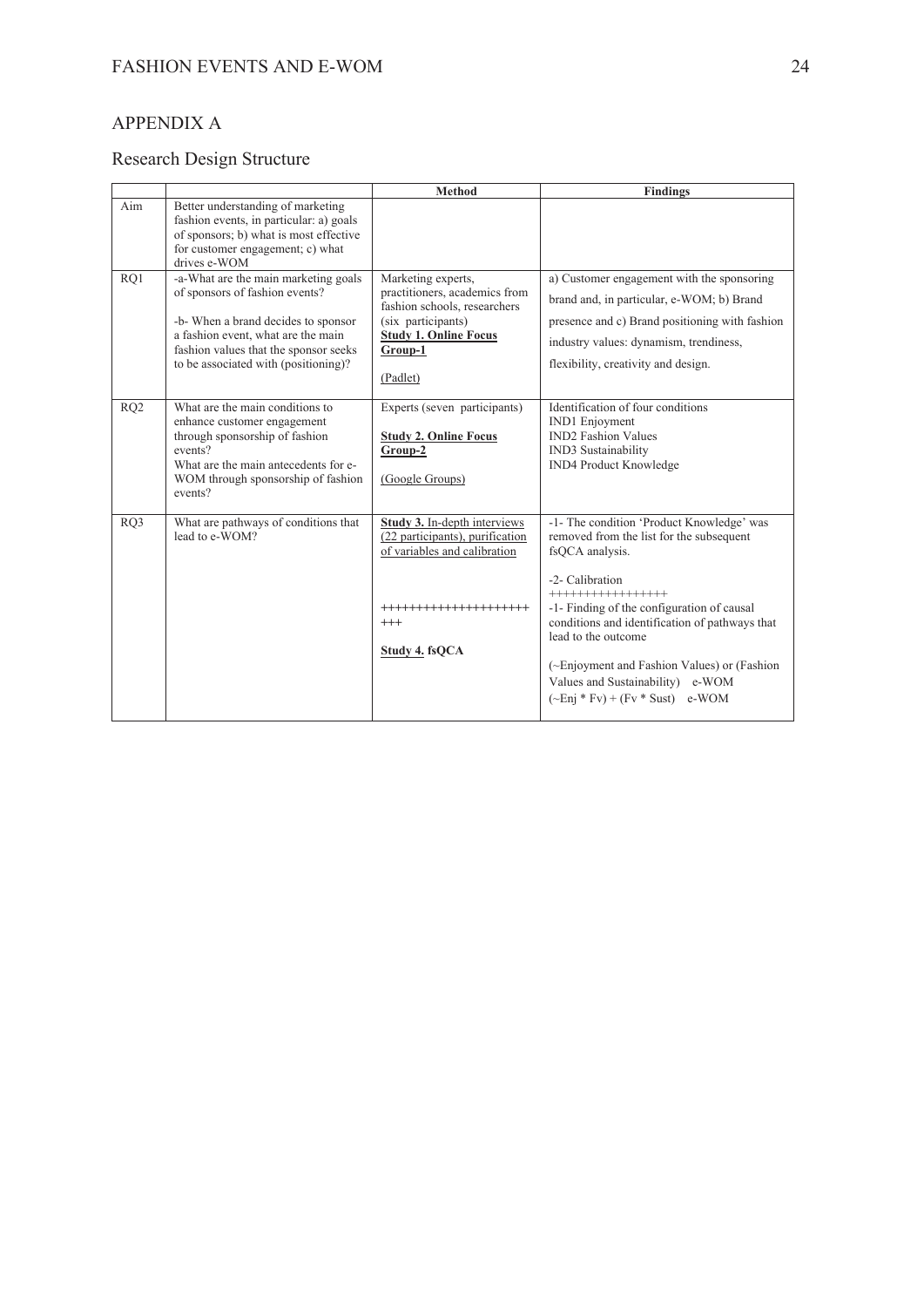#### **References**

- Abreu Novais, M., & Arcodia, C. (2013). Measuring the effects of event sponsorship: Theoretical frameworks and image transfer models. *Journal of Travel & Tourism Marketing*, 30(4), 308-334. https://doi.org/10.1080/10548408.2013.784149
- ACME (2020). Asociación de Creadores de Moda de España. Informe Madrid Capital de Moda. http://www.madridcapitaldemoda.com/wp-content/uploads/2020/04/Dossierde-Prensa-MCDM.pdf
- Arsel, Z. (2017). Asking questions with reflexive focus: A tutorial on designing and conducting interviews. *Journal of Consumer Research*, 44(4), 939-948. https://doi.org/10.1093/jcr/ucx096
- Basurto, X., & Speer, J. (2012). Structuring the calibration of qualitative data as sets for qualitative comparative analysis (QCA). *Field Methods,* 24(2), 155-174. https://doi.org/10.1177/1525822X11433998
- Blau, P. (1964), Exchange and Power in Social Life, Wiley, New York, NY.

Bogotá Fashion Week (2020). https://www.bogotafashionweek.com.co/

Brambilla, M., Ceri, S., Daniel, F., & Donetti, G. (2017, April). Spatial analysis of social media response to live events: The case of the Milano fashion week. In *Proceedings*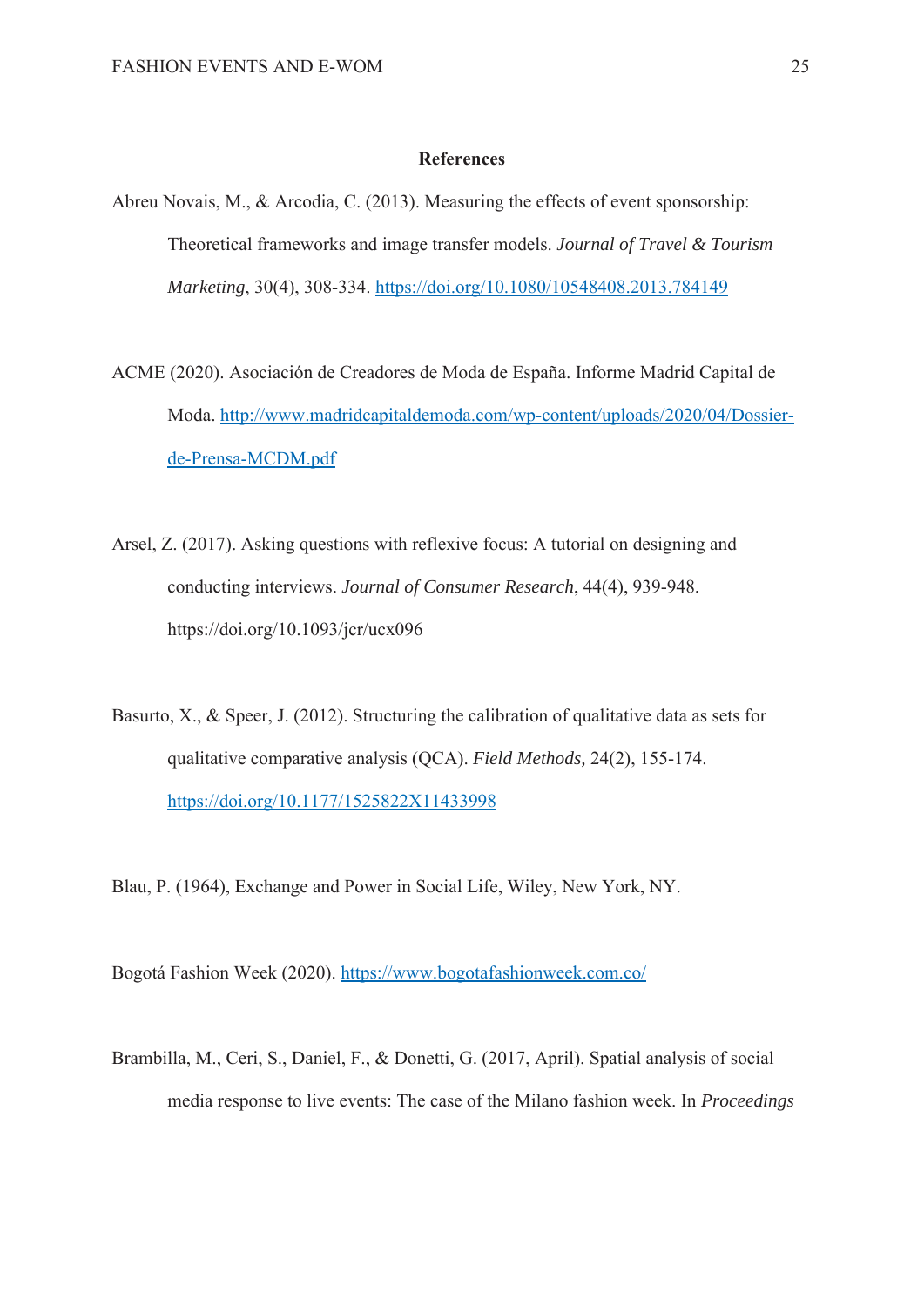*of the 26th International Conference on World Wide Web Companion*, 1457-1462. https://doi.org/10.1145/3041021.3051698

- Bruhn, M., & Holzer, M. (2015). The role of the fit construct and sponsorship portfolio size for event sponsorship success. *European Journal of Marketing*, 49(5/6), 874-893. https://doi.org/10.1108/EJM-09-2012-0517
- Bustamante, J. C. & Rubio, N. (2017). Measuring customer experience in physical retail environments. *Journal of Service Management*, 28(5), 884-913. https://doi.org/10.1108/JOSM-06-2016-0142
- Cervellon, M., Hjerth, H., & Ricard, S. (2010, January). Green in fashion? An exploratory study of national differences in consumers concern for eco-fashion. In *Proceedings of 9th International Marketing Trends Conference*. https://www.compromisorse.com/upload/estudios/000/114/GreenFashion.pdf
- Chaturvedi, A. (2011). Sponsoring fashion events for right publicity: Sponsored fashion weeks have spawned a uniquely Indian brand ecosystem. *Business Today*. https://www.businesstoday.in/magazine/features/fashion-weeks-in-indiasponshorship/story/18674.html
- Charmaz, K. (2006). Constructing grounded theory: A practical guide through qualitative analysis. Thousand Oaks, CA: Sage.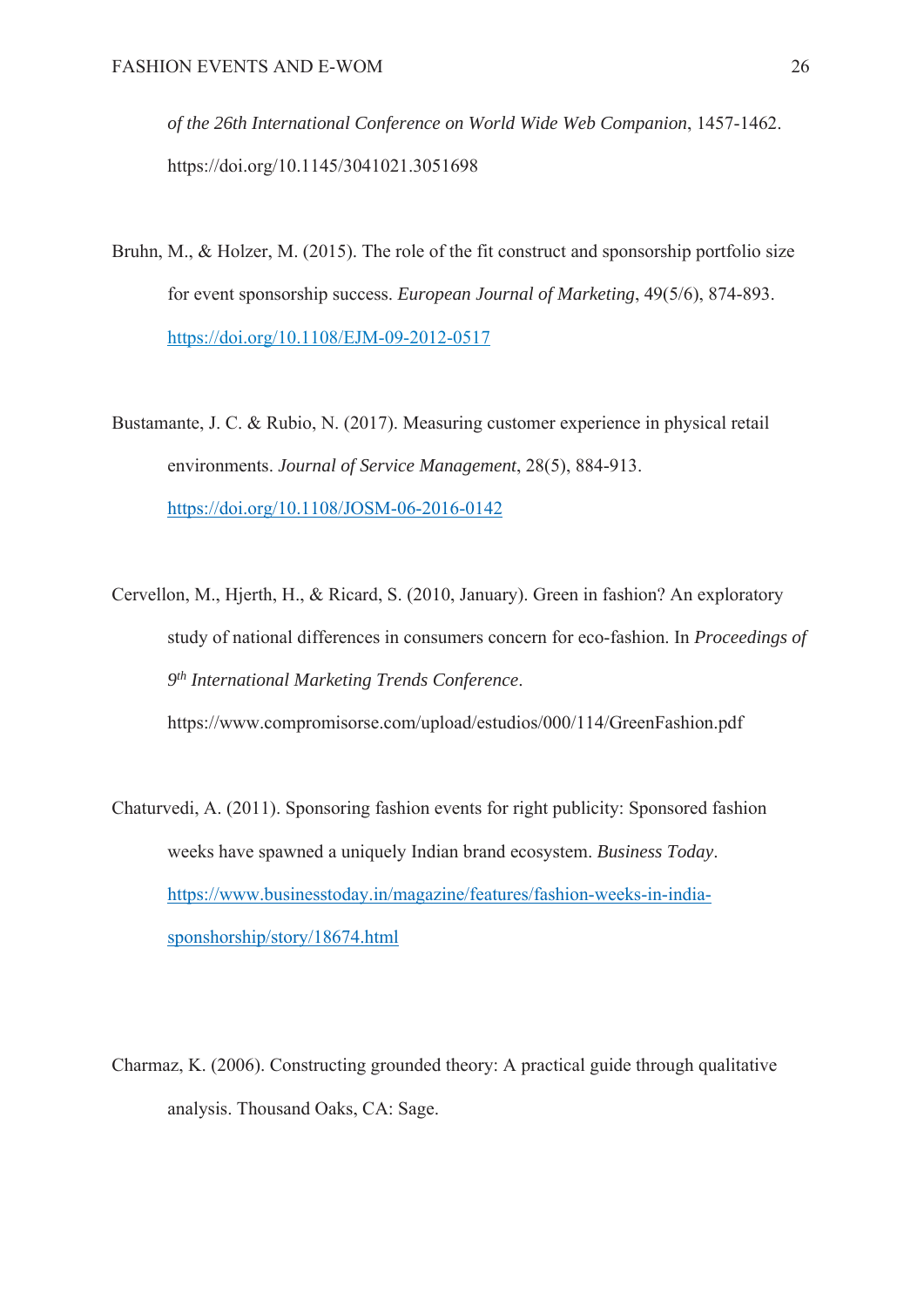- Corbin, J., & Strauss, A. (1990). Grounded theory research: procedures, canons, and evaluative criteria. *Qualitative Sociology*, 13(1), 3-21.
- Creswell, J. W. (2009). *Research Design: Qualitative, Quantitative, and Mixed Methods Approaches* (3rd ed.). Thousand Oaks, CA: Sage Publications.
- Cudny, W., & Rouba, R. (2012). Lodz Fashion Week as an example of a business event. *Acta Geographica Universitatis Comenianae*, 56(1), 45-58.
- Demirović, D., & Pivac, T. (2013). Belgrade (Serbia) as an alternative site or city of fashion tourism. *European Researcher*, 65(12-2), 2882-2891.
- Erkan, I., & Elwalda, A. (2018). Your comments are important to me! The impacts of online customer reviews in shopping websites. *International Journal of Internet Marketing and Advertising*, 12(1), 1-18. https://dx.doi.org/10.1504/IJIMA.2018.089200
- Geissinger, A., & Laurell, C. (2020). Multibrand Events and Social Media Engagement: Concentration or Spillover?. *Event Management*, 24(2-3), 253-262. https://doi.org/10.3727/152599519X15506259856011
- Getz, D. (2005). *Event management and event tourism* (2nd ed.). New York, NY: Cognizant Communication.
- Getz, D. (2008). Event tourism: Definition, evolution, and research. *Tourism Management*, 29(3), 403-428. https://doi.org/10.1016/j.tourman.2007.07.017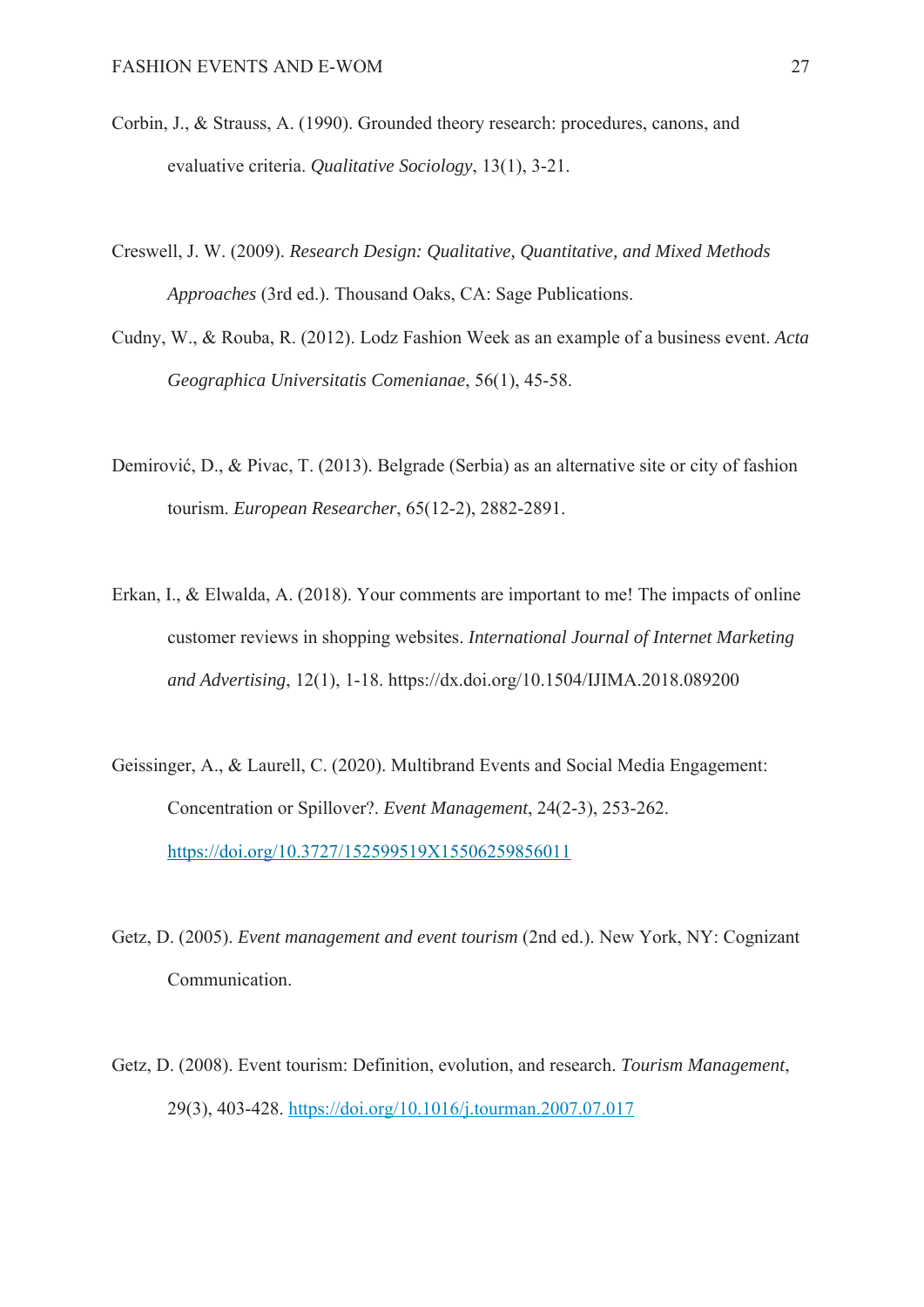- Glaser, B., & Strauss, A. (1967). *The discovery of grounded theory: Strategies for qualitative research*. London, UK: Weidenfeld and Nicholson.
	- Grohs, R. (2016). Drivers of brand image improvement in sports-event sponsorship. *International Journal of Advertising*, 35(3), 391-420. https://doi.org/10.1080/02650487.2015.1083070

Gwinner, K. (1997). A model of image creation and image transfer in event sponsorship. *International Marketing Review*, 14(3), 145-158. https://www.emerald.com/insight/content/doi/10.1108/02651339710170221/full/html

- Hennig-Thurau, T., Gwinner, K. P., Walsh, G., & Gremler, D. D. (2004). Electronic word-ofmouth via consumer-opinion platforms: what motivates consumers to articulate themselves on the internet? *Journal of Interactive Marketing*, 18(1), 38-52. https://doi.org/10.1002/dir.10073
- Hsu, Y., & Tran, T.H. C. (2013). Social relationship factors influence on e-WOM behaviors in social networking sites: empirical study: Taiwan and Vietnam, *International Journal of Business, Humanities and Technology,* 3(3), 22-31. https://www.ijbhtnet.com/journals/Vol\_3\_No\_3\_March\_2013/3.pdf

IFEMA (2020). MBFWMadrid. https://www.ifema.es/mbfw-madrid

Jägel, T., Keeling, K., Reppel, A., & Gruber, T. (2012). Individual values and motivational complexities in ethical clothing consumption:A means–end approach. *Journal of*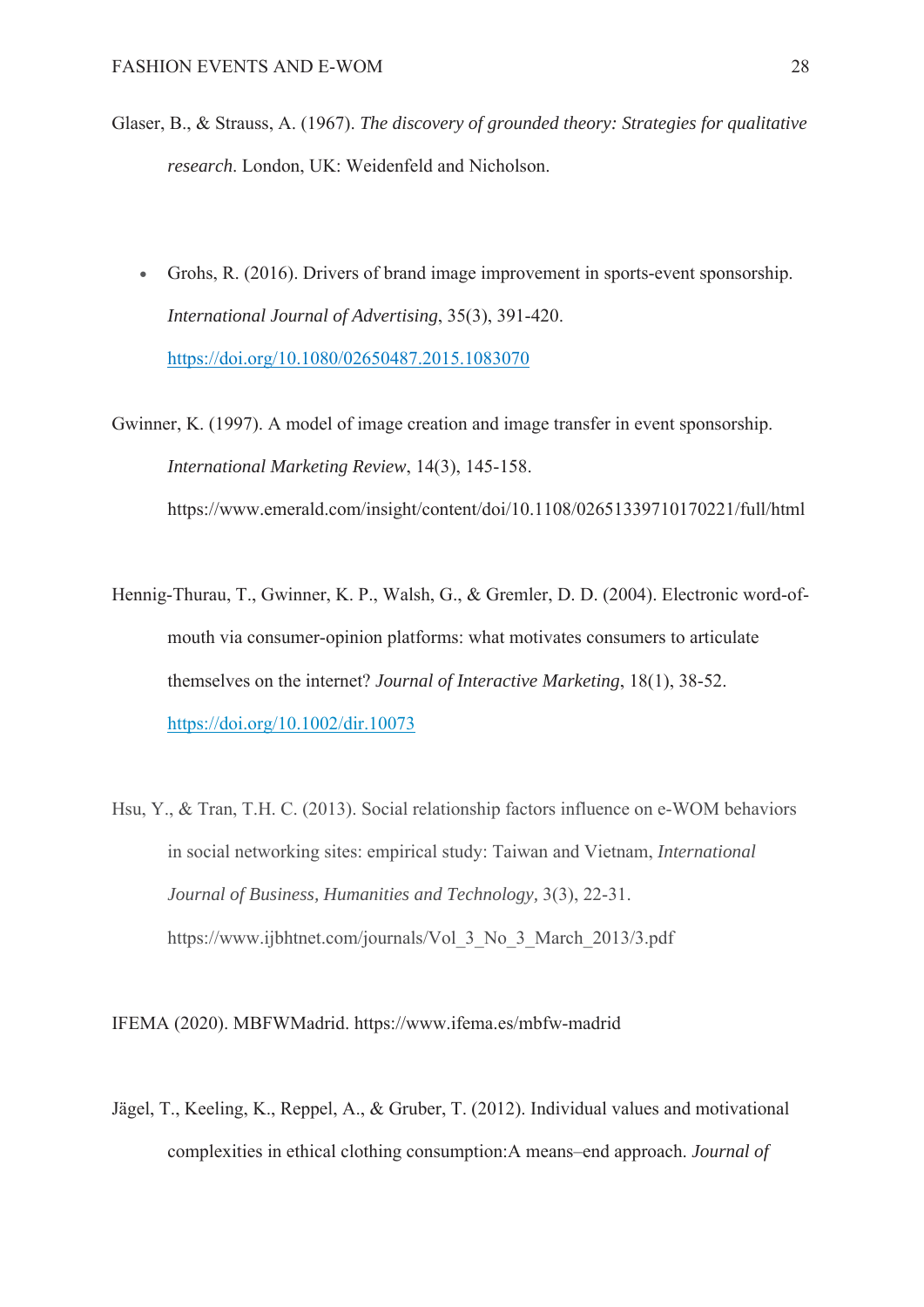*Marketing Management*, 28(3/4), 373-396.

https://doi.org/10.1080/0267257X.2012.659280

- Jago, L. K., & Shaw, R. N. (1998). Special events: A conceptual and definitional framework. *Festival management and event tourism*, 5(1-2), 21-32. https://doi.org/10.3727/106527098792186775
- Javalgi, R. G., Traylor, M. B., Gross, A. C., & Lampman, E. (1994). Awareness of sponsorship and corporate image: An empirical investigation. *Journal of Advertising*, 23(4), 47-58. https://doi.org/10.1080/00913367.1943.10673458
- Ko, Y. J., Chang, Y., Park, C., & Herbst, F. (2017). Determinants of consumer attitude toward corporate sponsors: A comparison between a profit and nonprofit sport event sponsorship. *Journal of Consumer Behaviour*, 16(2), 176-186. https://doi.org/10.1002/cb.1622
- Kvale, S. (1983). The Qualitative Research Interview: A Phenomenological and a Hermeneutical Mode of Understanding. *Journal of Phenomenological Psychology*, 14(1-2), 171-196. https://doi.org/10.1163/156916283X00090
- Lee, M. S., Sandler, D. M., & Shani, D. (1997). Attitudinal constructs towards sponsorship. *International Marketing Review*, 14(3), 159-169. https://doi.org/10.1108/02651339710170230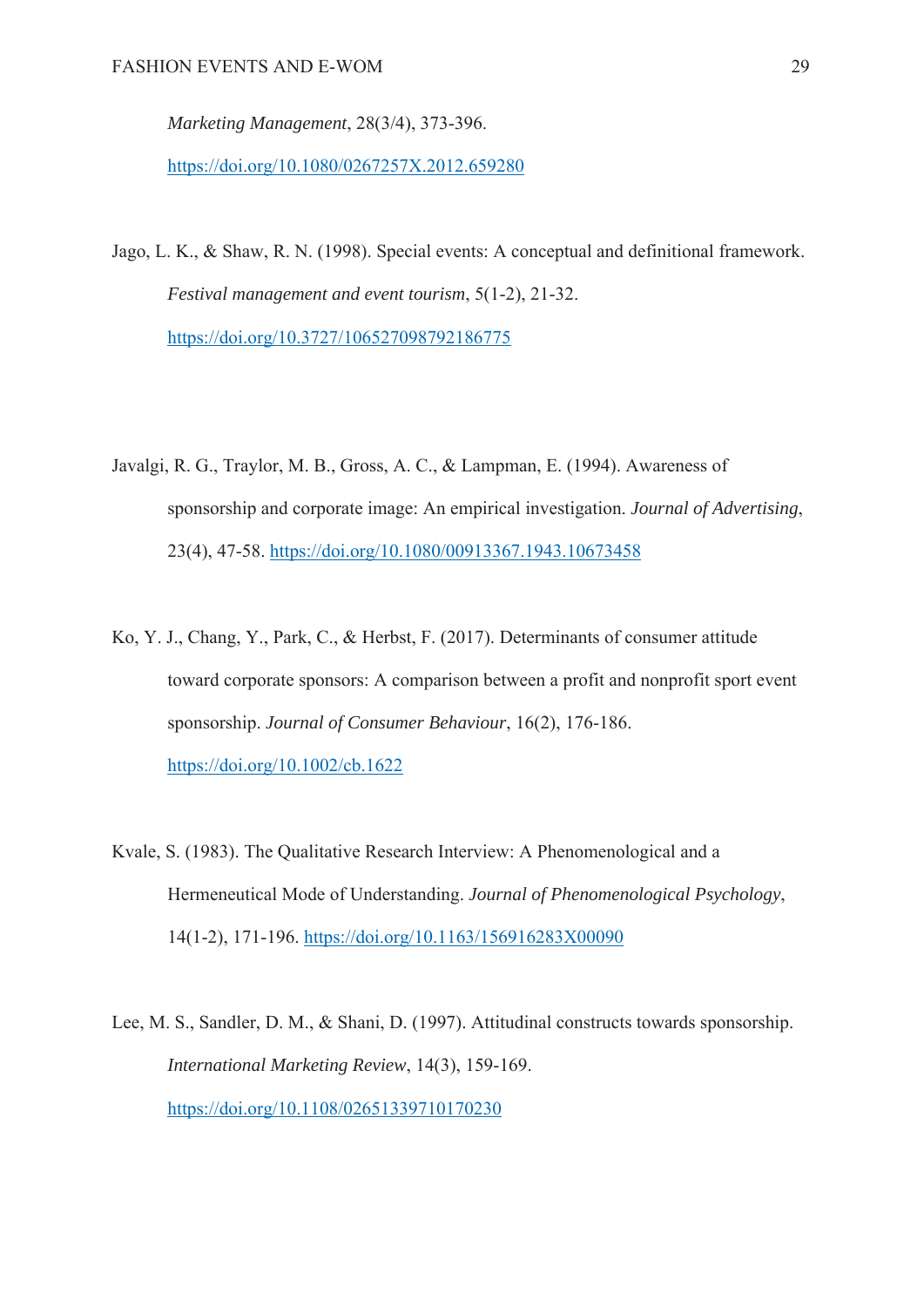- Lundblad, L., & Davies, I.A. (2016). The values and motivations behind sustainable fashion consumption. *Journal of Consumer Behaviour*, *15*(2), 149-162. https://doi.org/10.1002/cb.1559
- Mair, J., & Whitford, M. (2013). An exploration of events research: event topics, themes and emerging trends. *International Journal of Event and Festival Management*, 4(1), 6-30. https://doi.org/10.1108/17582951311307485

McKinsey (2020). The State of Fashion.

https://www.mckinsey.com/~/media/McKinsey/Industries/Retail/Our%20Insights/The %20state%20of%20fashion%202020%20Navigating%20uncertainty/The-State-of-Fashion-2020-final.pdf

- Meyers-Levy, J., & Tybout, A. M. (1989). Schema congruity as a basis for product evaluation. *Journal of Consumer Research*, *16*(1), 39-54. https://doi.org/10.1086/209192
- Mohr, I. (2013). The impact of social media on the fashion industry. *Journal of Applied Business and Economics*, 15(2), 17-22. http://www.nabusinesspress.com/JABE/MohrI\_Web15\_2\_.pdf

Ragin, C. C. (2000). *Fuzzy-set social science*. Chicago: The University of Chicago Press.

Ragin, C. C. (2008). *Redesigning social inquiry: Fuzzy sets and beyond*. Chicago: University of Chicago Press.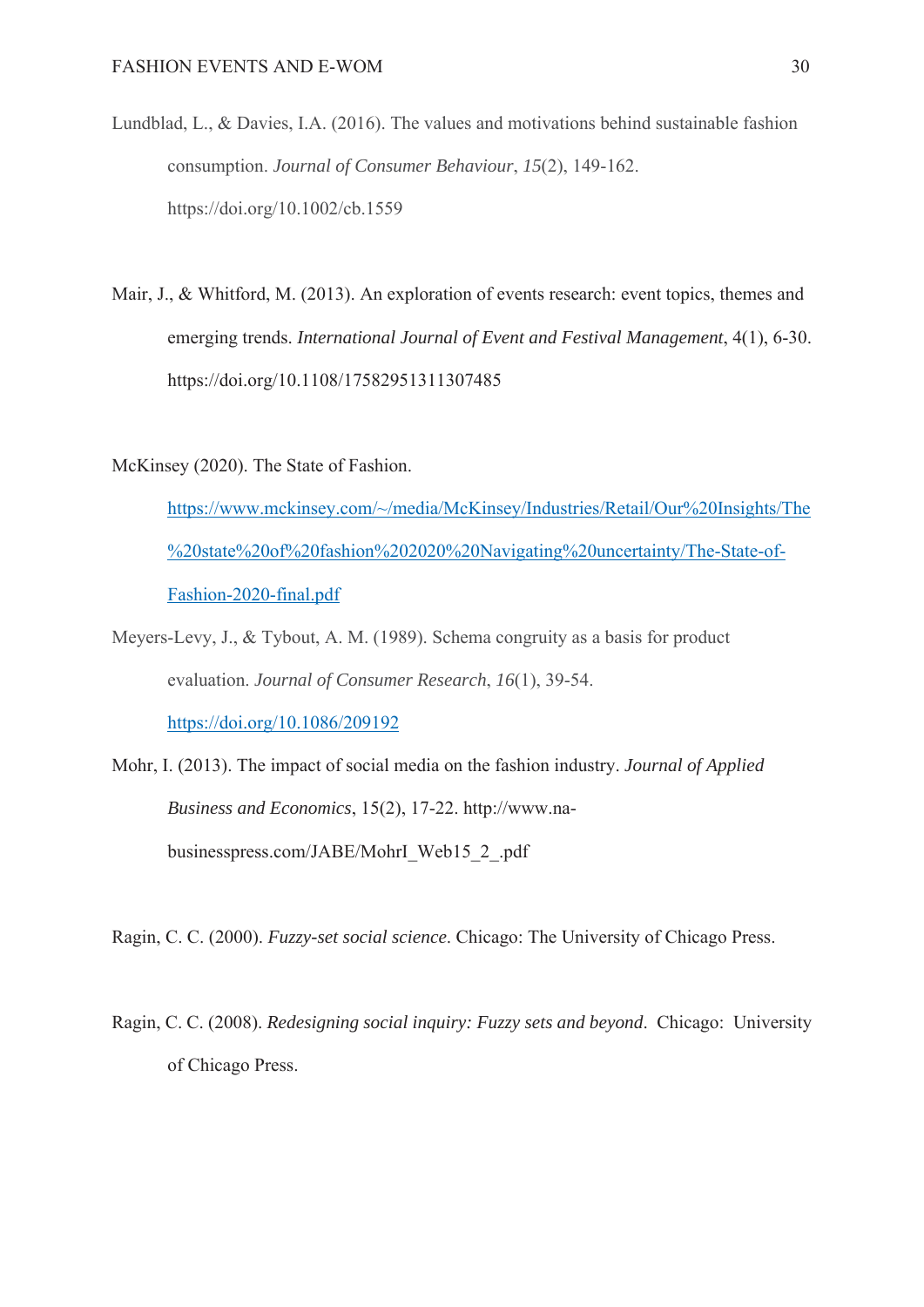- Ragin, C. & Sonnett, J. (2005). *Between complexity and parsimony: Limited diversity, counterfactual cases, and comparative analysis*. In S. Kropp & M. Minkenberg (Eds.), Vergleichen in der Politikwissenschaft, VS Verlag für Sozialwissenschaften. https://link.springer.com/chapter/10.1007/978-3-322-80441-9\_9
- Rocamora, A. (2017). Mediatization and digital media in the field of fashion. *Fashion Theory*, 21(5), 505-522. https://doi.org/10.1080/1362704X.2016.1173349
- Sachuk, M. I., & Corrêa, T. C. (2007). Ferramentas de marketing utilizadas em organização de eventos: o caso do Paraná Fashion. *Gestão & Regionalidade*, 23(67), 39-51. https://seer.uscs.edu.br/index.php/revista\_gestao/article/view/73
- Shand, P. (2014). When the event is insufficient An opposite story of New Zealand Fashion Week. In K. M. Williams, J. Laing, & W. Frost (Eds.), *Fashion, Design and Events* (87-101). New York, NY: Routledge.
- Schneider, M. R., Schulze-Bentrop, C., & Paunescu, M. (2010). Mapping the institutional capital of high-tech firms: A fuzzy-set analysis of capitalist variety and export performance. *Journal of International Business Studies*, 41(2), 246-266. https://link.springer.com/article/10.1057/jibs.2009.36
- So, K. K. F., King, C., Sparks, B. A., & Wang, Y. (2016). The role of customer engagement in building consumer loyalty to tourism brands. *Journal of Travel Research*, *55*(1), 64-78. https://doi.org/10.1177/0047287514541008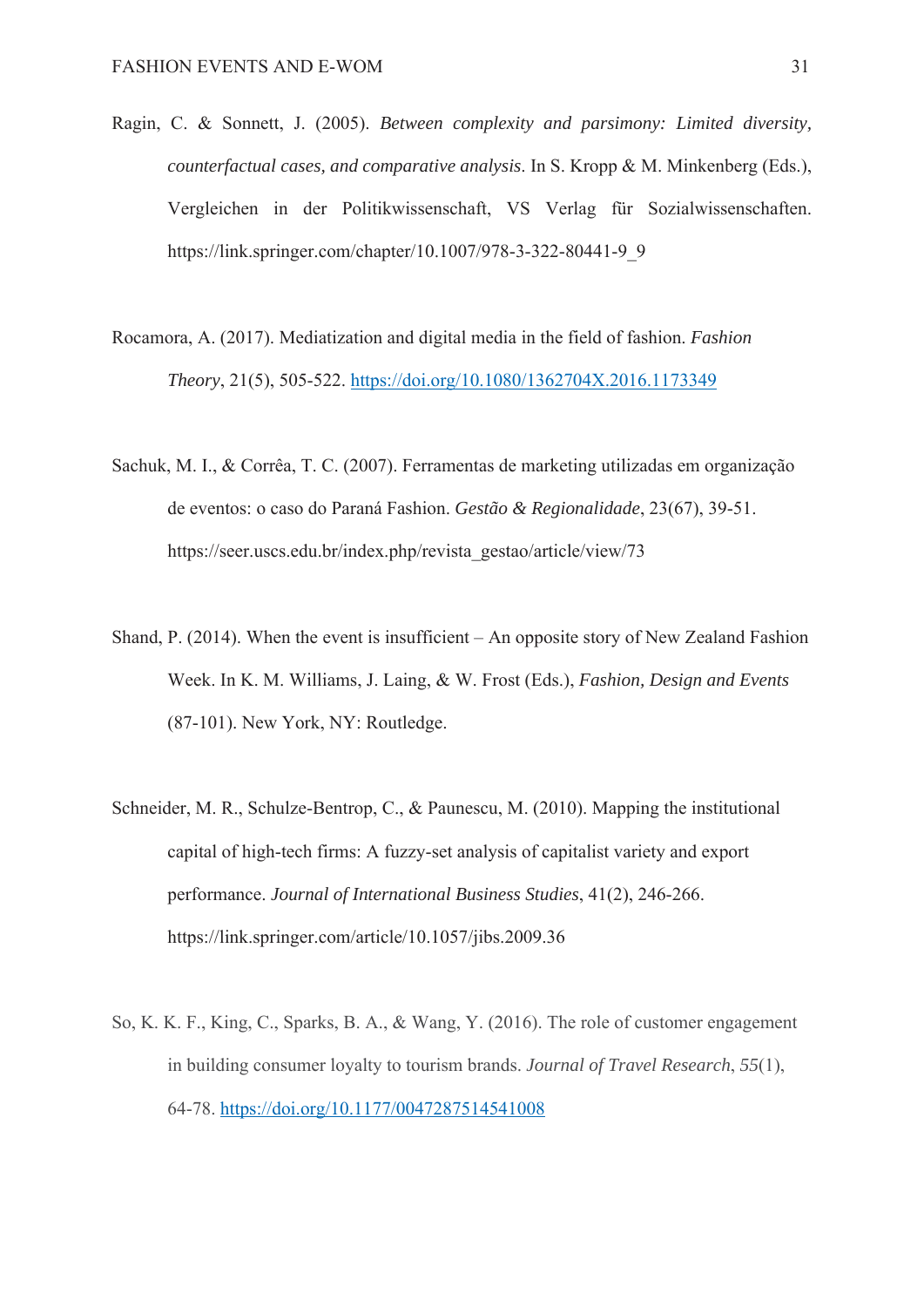Solomon, Michael (1996), *Consumer Behavior*, New Jersey: Prentice Hall, Inc.

- Statista (2020). Sustainable fashion consumption in Italy. https://www-statistacom.uow.idm.oclc.org/study/71217/sustainable-fashion-consumption-in-italy/
- Tsiotsou, R., & Alexandris, K. (2009). Delineating the outcomes of sponsorship: sponsor image, word of mouth, and purchase intentions. *International Journal of Retail & Distribution Management*, 37(4), 358-369. https://doi.org/10.1108/09590550910948583
- Verhoef, P., Reinartz ,W., & Krafft, M. (2010). Customer engagement as a new perspective in customer management. *Journal of Service Research*, 13(3), 247-252. https://doi.org/10.1177/1094670510375461
- Vermeer, S. A., Araujo, T., Bernritter, S. F., & van Noort, G. (2019). Seeing the wood for the trees: How machine learning can help firms in identifying relevant electronic wordof-mouth in social media. *International Journal of Research in Marketing*, 36(3), 492- 508. https://doi.org/10.1016/j.ijresmar.2019.01.010
- Wang, Y., and D. R. Fesenmaier. (2004). Towards understanding members' general participation in and active contribution to an online travel community. *Tourism Management*, 25(6), 709-22. https://doi.org/10.1016/j.tourman.2003.09.011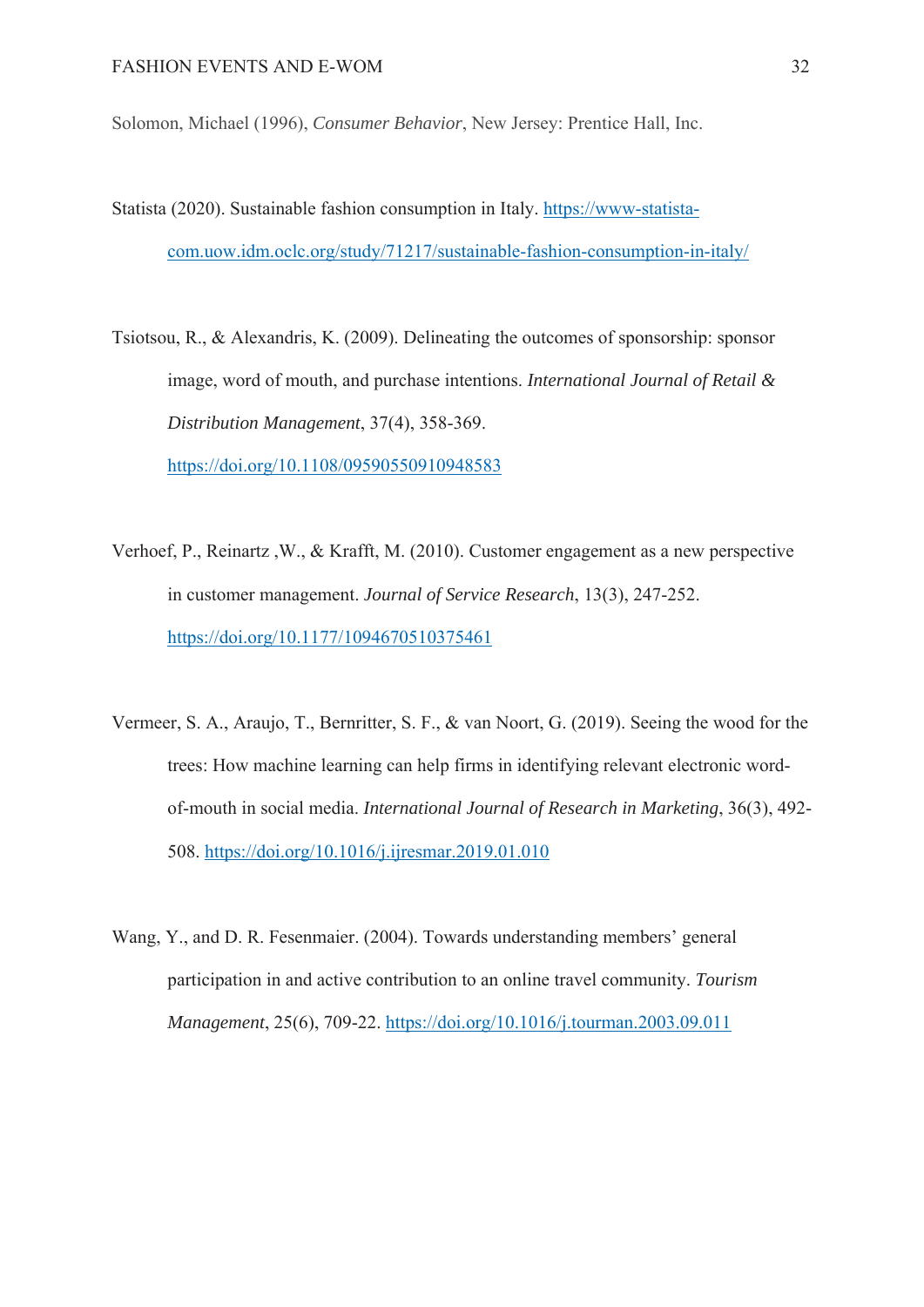- Webster, K. (2014). Creating wow in the fashion industry Reflecting on the experience of Melbourne Fashion Festival. In K. M. Williams, J. Laing, & W. Frost (Eds.), *Fashion, Design marketing and Events* (118-130). New York, NY: Routledge.
- Westbrook, R. A. (1987). Product/consumption-based affective responses and postpurchase processes. *Journal of Marketing Research*, 24(3), 258-270. https://doi.org/10.2307/3151636
- Woodside, A. G. (2013). Moving beyond multiple regression analysis to algorithms: Calling for adoption of a paradigm shift from symmetric to asymmetric thinking in data analysis and crafting theory. *Journal of Business Research*, 66(4), 463-472. https://doi.org/10.1016/j.jbusres.2012.12.021
- Woodside, A. G. (2014). Embrace perform model: Complexity theory, contrarian case analysis, and multiple realities. *Journal of Business Research*, 67(12), 2495-2503. https://doi.org/10.1016/j.jbusres.2012.12.021
- Wu, P. L., Yeh, S. S., & Woodside, A. G. (2014). Applying complexity theory to deepen service dominant logic: Configural analysis of customer experience-and-outcome assessments of professional services for personal transformations. *Journal of Business Research,* 67(8), 1647-1670. https://doi.org/10.1016/j.jbusres.2014.03.012
- Yin, R. K. (2015). *Qualitative Research: From Start to Finish*. New York, NY: Guilford Publications.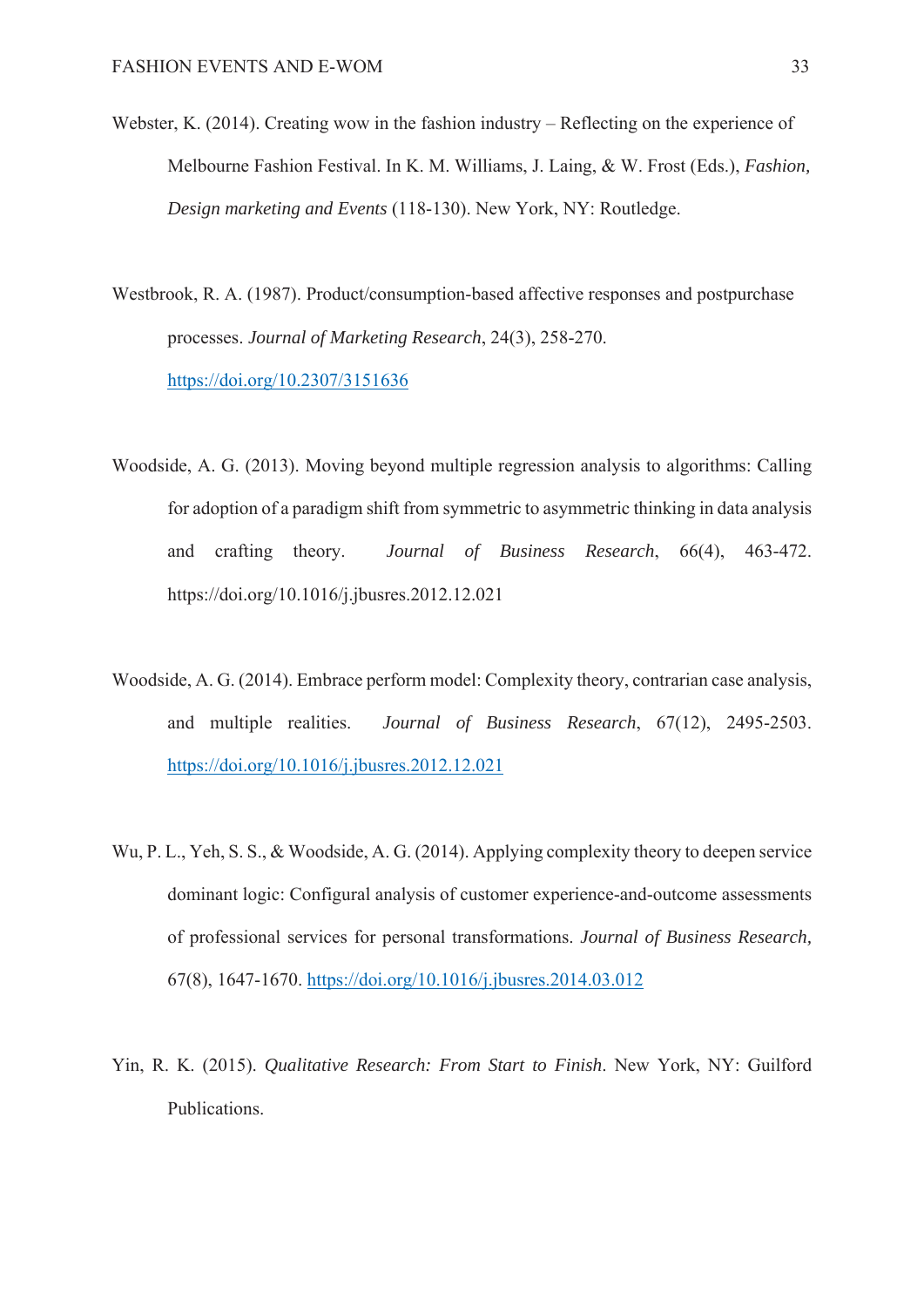# FASHION EVENTS AND E-WOM 34

# Table 1: Spearman's correlation coefficients

|                        | Correlations matrix (Spearman's rho) |                |       |  |
|------------------------|--------------------------------------|----------------|-------|--|
| Variable               | 1                                    | $\overline{2}$ | 3     |  |
| 1. e-WOM $(Y)$         | 1.000                                |                |       |  |
| $2.$ Enjoy $(X1)$      | 0.301                                | 1.000          |       |  |
| 3. Fashion $(X2)$      | $0.566**$                            | 0.341          | 1.000 |  |
| 4. Sustainability (X3) | $0.442*$                             | 0.004          | 0.289 |  |

**\*. Correlation is significant at the 0.05 level (2-tailed)**

**Source: Own compilation**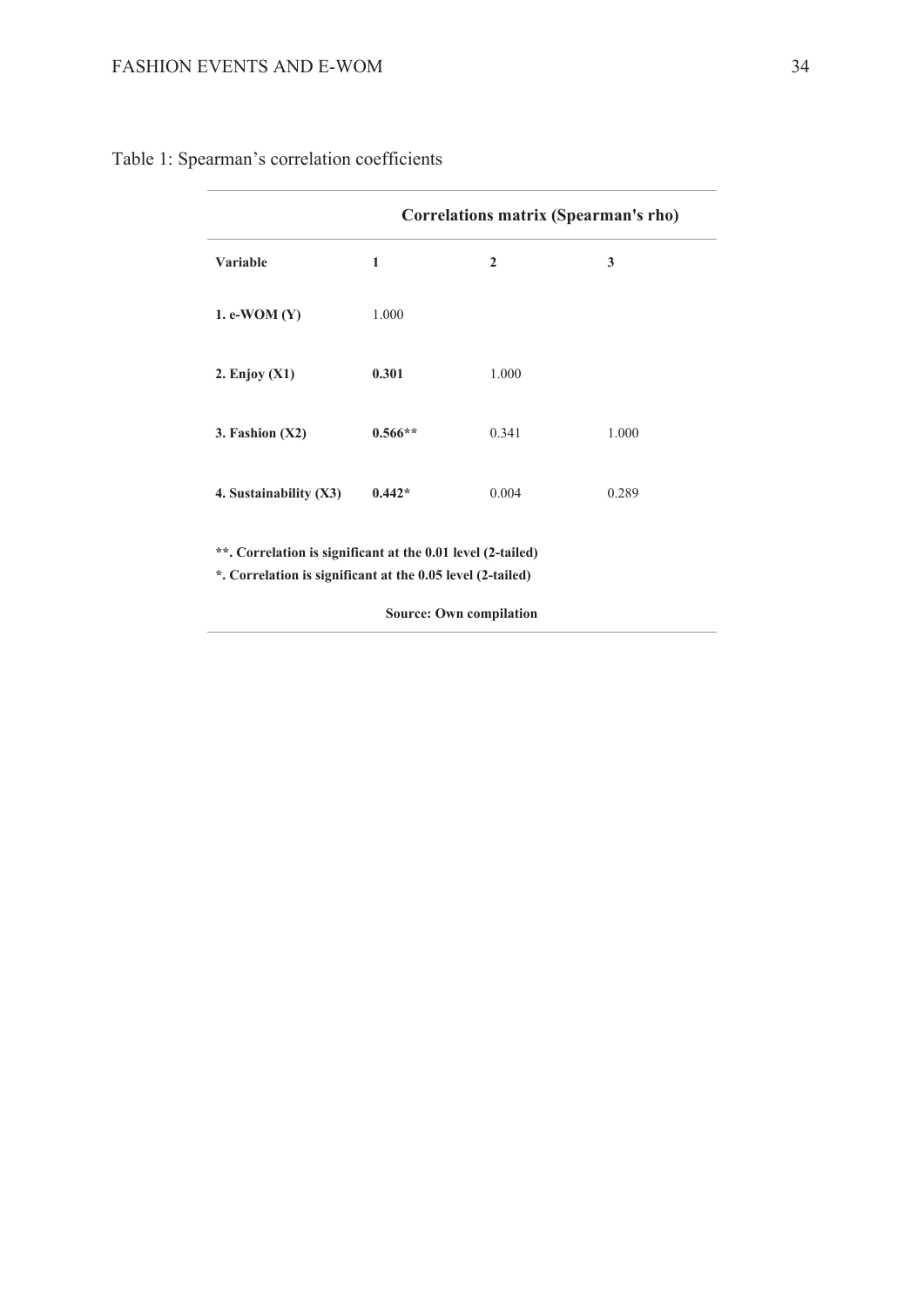| <b>Outcome variable:</b><br><b>Conditions tested</b> | e-WOM       |          |
|------------------------------------------------------|-------------|----------|
|                                                      | Consistency | Coverage |
| cs X1 Enjoy                                          | 0.571070    | 0.848447 |
| $\sim$ cs X1 Enjoy                                   | 0.726589    | 0.622939 |
| cs X2 Fashion                                        | 0.801840    | 0.793218 |
| $\sim$ cs X2 Fashion                                 | 0.512542    | 0.618567 |
| cs X3 Sustainability                                 | 0.635452    | 0.922330 |
| $\sim$ cs X3 Sustainability                          | 0.764214    | 0.664244 |

**Note: cs\_ denotes presence of the condition and ~cs\_ denotes absence of the condition**

**Source: Own compilation**